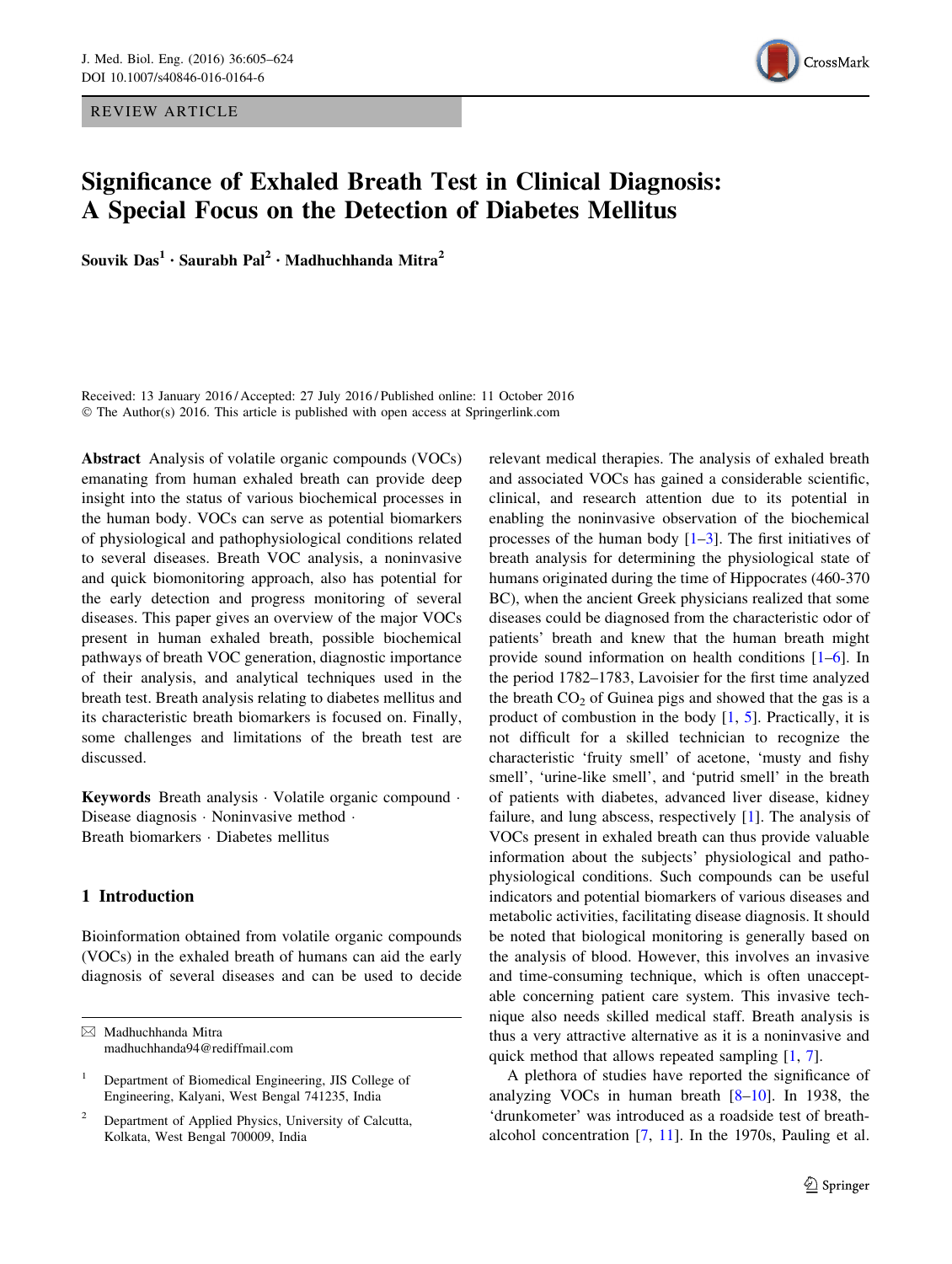[\[12](#page-13-0)] used gas chromatography (GC) to detect more than 200 VOCs in human breath. Their contribution gave new insight into the human body and directed research in the analysis of VOCs for clinical diagnosis and therapeutic monitoring [[2,](#page-12-0) [13,](#page-13-0) [14](#page-13-0)]. Since then, many studies have been carried out in this field. In 1997, Phillips [\[15](#page-13-0)] estimated 1259 VOCs from 20 normal healthy subjects using gas chromatography–mass spectrometry (GC/MS). In 1999, using GC/MS, Phillips et al. described 3481 VOCs in the breath gas of healthy controls, with an average number of about 200 VOCs detectable in an individual' breath gas [\[16](#page-13-0)]. Recently, 1765 VOCs of healthy humans have been published [[5,](#page-12-0) [17](#page-13-0)].

Compounds in exhaled breath gas are generally classified as [\[3](#page-12-0)]:

- 1. Inorganic compounds, such as nitric oxide, oxygen, and carbon dioxide [\[18](#page-13-0)].
- 2. Exhaled breath condensate, which includes cytokines, hydrogen peroxide, isoprostanes, and leukotrienes [\[17](#page-13-0)].
- 3. VOCs, such as ethane, pentane, aldehydes, and isoprene [[2,](#page-12-0) [18](#page-13-0), [19](#page-13-0)].

In the context of the diagnosis of human diseases, a number of volatile biomarkers in exhaled breath have been reported [\[17](#page-13-0), [18](#page-13-0), [20–24](#page-13-0)]. It is essential to determine such biomarkers in order to monitor metabolic or any pathologic processes in the body. Expired breath VOCs that are commonly used for diagnostic purposes include oxygencontaining compounds (e.g., ethanol, methanol, 2-propanol, acetone, and acetaldehyde), hydrocarbons (e.g., ethane, pentane, and isoprene), sulfur-containing compounds (e.g., methyl mercaptanes, ethyl mercaptanes, and dimethyl sulfide), and nitrogen-containing substances (e.g., dimethylamine, trimethylamine, and ammonia) [\[2](#page-12-0)]. Acetone, isoprene, ethanol, methanol, other alcohols and alkanes have been reported to be the major identified VOCs [\[3](#page-12-0), [25](#page-13-0)]. A few of the above-mentioned types of breath VOC along with their possible biochemical pathways in the human body are discussed below.

# 2 Origin and Biochemical Pathways of Major VOCs in Human Exhaled Breath

#### 2.1 Oxygen-Containing Compounds

Acetone is one of the major abundant VOCs in human breath [\[2](#page-12-0), [26](#page-13-0)]. It should be emphasized here that acetone production in animals is believed to originate from two pathways: the decarboxylation of acetoacetate [\[2](#page-12-0), [26–29\]](#page-13-0) and the dehydrogenation of isopropanol or 2-propanol [\[27–30](#page-13-0)]. The first pathway, the major source of acetone production in mammals, arises from either lipolysis (lipid peroxidation) or amino acid degradation [\[2](#page-12-0), [26–29](#page-13-0)]. Acetoacetate decarboxylation may occur both in an enzymecatalyzed manner and non-enzymatically. Studies on various rat tissues (e.g., kidney, liver, brain, placenta, and plasma) and human plasma [[27,](#page-13-0) [29](#page-13-0)] have established the presence of enzymatic activity. Figure 1 illustrates the generation of acetone generated by hepatocytes via the decarboxylation of excess acetyl–coenzyme A (acetyl– CoA). The second metabolic pathway includes the dehydrogenation of 2-propanol (by liver alcohol dehydrogenase, ADH) to acetone. This acetone is released mostly via urine and exhaled breath from the body. Acetone may also be further metabolized to acetate, formate, and carbon dioxide [\[30](#page-13-0)]. Acetone, a natural metabolic intermediate of lipolysis, is as a potential biomarker for monitoring the ketotic state of diabetic and fasting individuals, assessing fat loss, and measuring glucose levels [[26\]](#page-13-0).

In the human body, the origins of ethanol and methanol are not well understood [\[31–33](#page-13-0)]. However, these VOCs are believed to originate from microbial fermentation of the carbohydrates in the gastro-intestinal tract [\[31](#page-13-0), [34–36](#page-13-0)]. Intestinal bacterial flora is regarded as an important source of breath ethanol [[37\]](#page-13-0) and methanol [[38\]](#page-13-0). It has been proposed that methanol derives from S-adenosylmethionine in the pituitary or from the breakdown of ethanol by intestinal flora [[32\]](#page-13-0). Usually, the breath ethanol concentrations in human subjects are much lower than those found in human breath after the intake of alcohol. It has also been postulated that an enzyme-mediated reduction of acetone forms 2-propanol in the body, implying that its



Fig. 1 Generation pathway of acetone in liver by hepatocytes [\[2](#page-12-0)]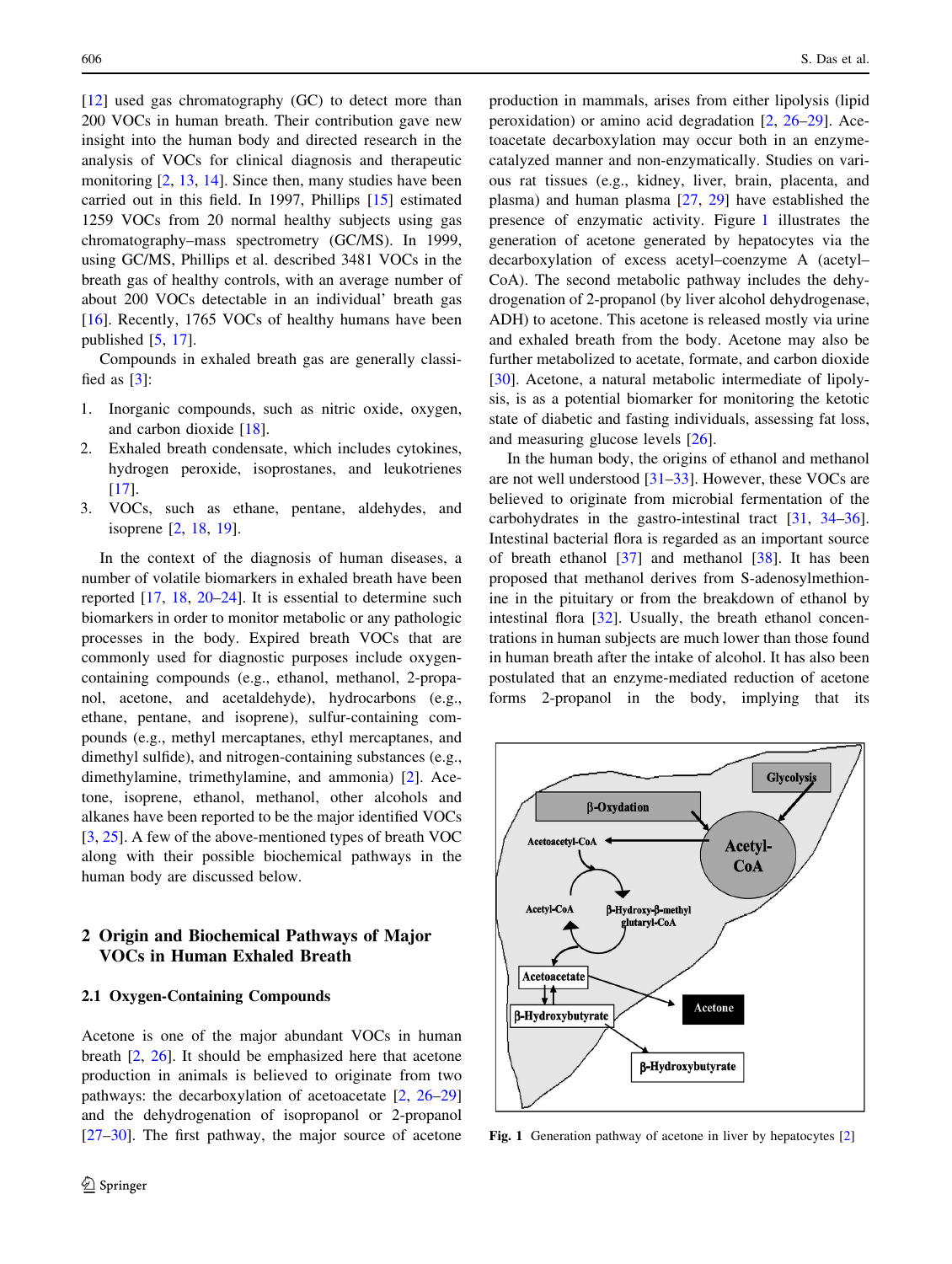concentration in humans remain lower than acetone concentrations [[38\]](#page-13-0).

Researchers also claim ethanol and methanol to be mostly of microbial or exogenous origin [[35\]](#page-13-0). Sources of exogenous methanol in the healthy human body include fruits, vegetables, and alcoholic beverages [\[35](#page-13-0)]. Methanol levels in breath may be influenced by intake of fruitderived pectin [[36\]](#page-13-0). In a recent study on C57BL/6J mice revealed that methanol source strengths are barely affected by body mass. Rather, they are influenced by the diet matrix and a low-fat diet [[36\]](#page-13-0). Regardless of the source, low levels of methanol are always maintained by the human physiological system [\[35](#page-13-0)].

Acetaldehyde originates as the first product, primarily in the liver during the metabolism of ethanol. Here, ethanol is oxidized by ADH. The enzyme aldehyde dehydrogenase converts the produced acetaldehyde to acetate [[39\]](#page-13-0). Breath acetaldehyde concentration is lower than ethanol concentration [[2\]](#page-12-0).

#### 2.2 Hydrocarbons

#### 2.2.1 Saturated Hydrocarbons

The major fractions of exhaled ethane and pentane are of systemic origin  $[2, 40]$  $[2, 40]$  $[2, 40]$ . These compounds are thought to originate from lipid peroxidation, a chain reaction that starts when an allylic hydrogen atom is eliminated by reactive oxygen species (ROS). The resulting radical is conjugated, peroxidized by oxygen, and undergoes further chemical reactions. The generation of ROS is described as the destructive aspect of oxidative stress [[41\]](#page-13-0). In oxidative stress, cells are damaged as a result of a chemical reaction with oxidative agents (e.g., the superoxide anion or hydroxyl radical) [[6,](#page-12-0) [42\]](#page-13-0). ROS bear free radicals and peroxides. These species may undergo further chemical changes and turn into more aggressive radical agents that can potentialy cause extensive cellular damage.

Saturated hydrocarbons, e.g., ethane and pentane, are produced from  $\omega$ 3 (e.g., linolenic acid) and  $\omega$ 6 fatty acids (e.g., linoleic and arachidonic acid), respectively (Fig. [2](#page-3-0)). These fatty acids have been described as the fundamental components of cell membranes [\[2,](#page-12-0) [6](#page-12-0), [40](#page-13-0), [43–](#page-13-0)[45](#page-14-0)]. In vitro studies reveal that ethane and pentane originate when cell cultures are exposed to ROS. These aliphatic hydrocarbons are considered as in vitro and in vivo biomarkers of lipid peroxidation due to the close correlations between their exhalation and clinical conditions with high peroxidative activities, as suggested by various experimentations [[46](#page-14-0)]. The levels of exhaled pentane and ethane are closely linked to other lipid peroxidation markers such as thiobarbituric acid reactive substances (e.g., malondialdehyde) [[33\]](#page-13-0). Protein oxidation and colonic bacterial metabolism, despite being other important sources of hydrocarbons in the human body, have less potential in a hydrocarbon breath test for ethane and pentane [\[43](#page-13-0)]. Methylated hydrocarbons are also considered lipid peroxidation markers [[2,](#page-12-0) [47](#page-14-0), [48](#page-14-0)].

Several diseases, e.g., lung cancer [[49\]](#page-14-0), HIV [\[50](#page-14-0)], and inflammatory bowel disease [\[51](#page-14-0)], are also influenced by oxidative stress induced by ROS generation. Further study is required to conceptualize the biochemical process of the generation and physiological interpretation of these compounds [\[2](#page-12-0), [52\]](#page-14-0). Such hydrocarbons are stable end products of lipid peroxidation [\[2](#page-12-0), [6](#page-12-0), [45\]](#page-14-0). They are less soluble in blood and are hence released into the breath quickly after their formation in tissues. Thus, exhaled ethane and n-pentane concentrations have potential in the monitoring of oxidative stress in the body [\[45](#page-14-0), [53](#page-14-0), [54\]](#page-14-0).

Elevated levels of ethane have been reported for patients with asthma, chronic obstructive pulmonary diseases (COPD), and cystic fibrosis [[55–57\]](#page-14-0). Pentane has also been observed at increased levels in asthma patients [[40,](#page-13-0) [58](#page-14-0)]. The concentrations of ethane and pentane are flow-dependent in asthmatic subjects [[40](#page-13-0)].

## 2.2.2 Unsaturated Hydrocarbons

Isoprene (2-methyl-1,3-butadiene) is the major hydrocarbon found in human exhaled breath [\[59](#page-14-0), [60\]](#page-14-0). It is thought to be formed following the mevalonic acid (MVA) pathway (Fig. [3\)](#page-4-0) of cholesterol biosynthesis [[2](#page-12-0), [40](#page-13-0), [61–64\]](#page-14-0). The formation of mevalonate from acetic acid is a crucial chemical reaction in the cholesterol biosynthesis. The compound 3-hydroxy-3-methyl-glutaryl coenzyme A (HMGCoA) catalyzes the rate-limiting step of sterol synthesis. Next, mevalonate is converted in the cytosol to isopentenyl pyrophosphate, followed by isomerization to dimethylallyl pyrophosphate (DMPP) [[65\]](#page-14-0). After passing through the formation of intermediate carbonium ion, DMPP is rapidly converted to isoprene via an acid-catalyzed elimination reaction [\[2](#page-12-0), [66\]](#page-14-0). It has been reported that breath isoprene levels can be decreased in humans by administration of HMGCoA reductase inhibitors, which block the enzyme responsible for the production of MVA during cholesterol biosynthesis [[2\]](#page-12-0).

The 1-deoxy-D-xylulose-4-phosphate/2-C-methylerythritol 5-phosphate (DOXP/MEP) pathway is regarded as another pathway of isoprene generation in plants and most bacteria. In plants and bacteria, the enzyme isoprene synthase converts DMPP into isoprene [\[63](#page-14-0)]. The MVA pathway is mainly present in higher eukaryotes [\[67](#page-14-0)]. A small fraction of exhaled isoprene may be of bacterial origin [\[68](#page-14-0)]. However, the exact origins have not been found [\[66](#page-14-0), [69\]](#page-14-0); further study on the origin of isoprene in the human body is needed.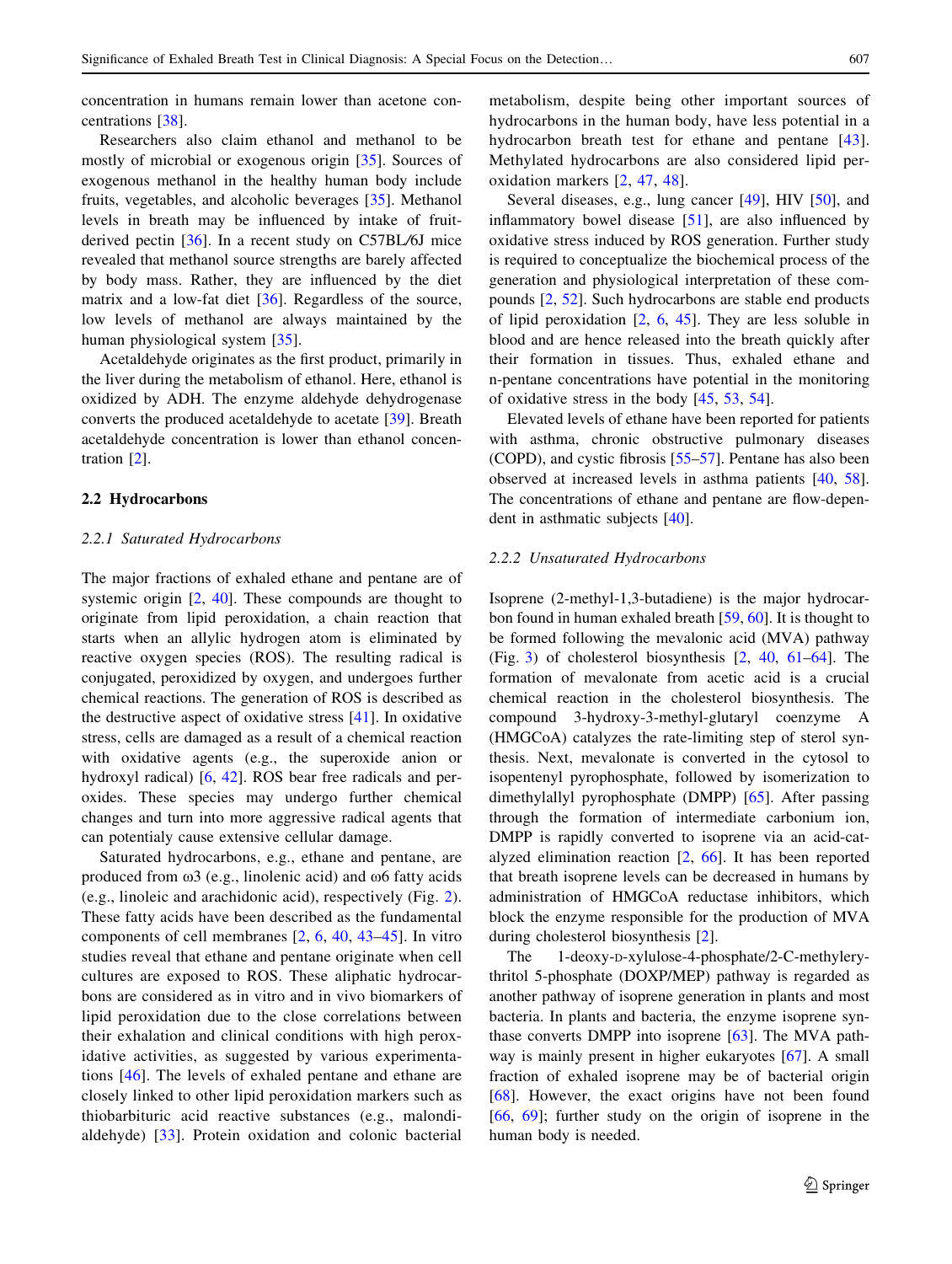<span id="page-3-0"></span>Fig. 2 Possible reactions and their products in free-radicalmediated lipid peroxidation [\[2](#page-12-0)]



Isoprene levels have been found to be decreased in patients with acute respiratory distress syndrome [\[70](#page-14-0)], cystic fibrosis [\[71](#page-14-0)], and asthma [\[40](#page-13-0)]. The concentration of isoprene in breath appears to be age-dependent. Nelson et al. [\[72](#page-14-0)] found that children show significantly low concentrations of breath isoprene. It has also been reported that isoprene levels in breath are increased during physical activity. Isoprene, stored in muscles, gets released during muscle contraction (i.e., it is exercise-induced) [\[64](#page-14-0), [73](#page-14-0)]. The change in breath isoprene concentration can also be contributed to the alteration of diffusion capabilities of peripheral tissue [\[64](#page-14-0)]. Increased production of breath isoprene has been observed in human subjects and animals with chronic kidney disease (CKD). In CKD animals, elevation of isoprene levels is associated with a significant increase in serum cholesterol level [\[62](#page-14-0)]. Breath isoprene levels are also altered by physiological and pathophysiological states (including hemodialysis, general anesthesia, liver disease, and cancer [\[74](#page-14-0), [75\]](#page-14-0)).

## 2.3 Sulfur-Containing Compounds

It has been reported that sulfur-containing compounds in the human body originate from the incomplete metabolism of methionine via the transamination pathway [[2\]](#page-12-0). Such compounds, e.g., dimethyl sulfide, dimethyldisulfide, and ethyl mercaptane, manifest as a distinctive odor in cirrhotic patients' breath [\[76–78](#page-14-0)]. Sulfur compounds are suggested as major markers of liver failure [\[2](#page-12-0)]. The breath of patients with hepatocellular failure may have a sweet, musty, or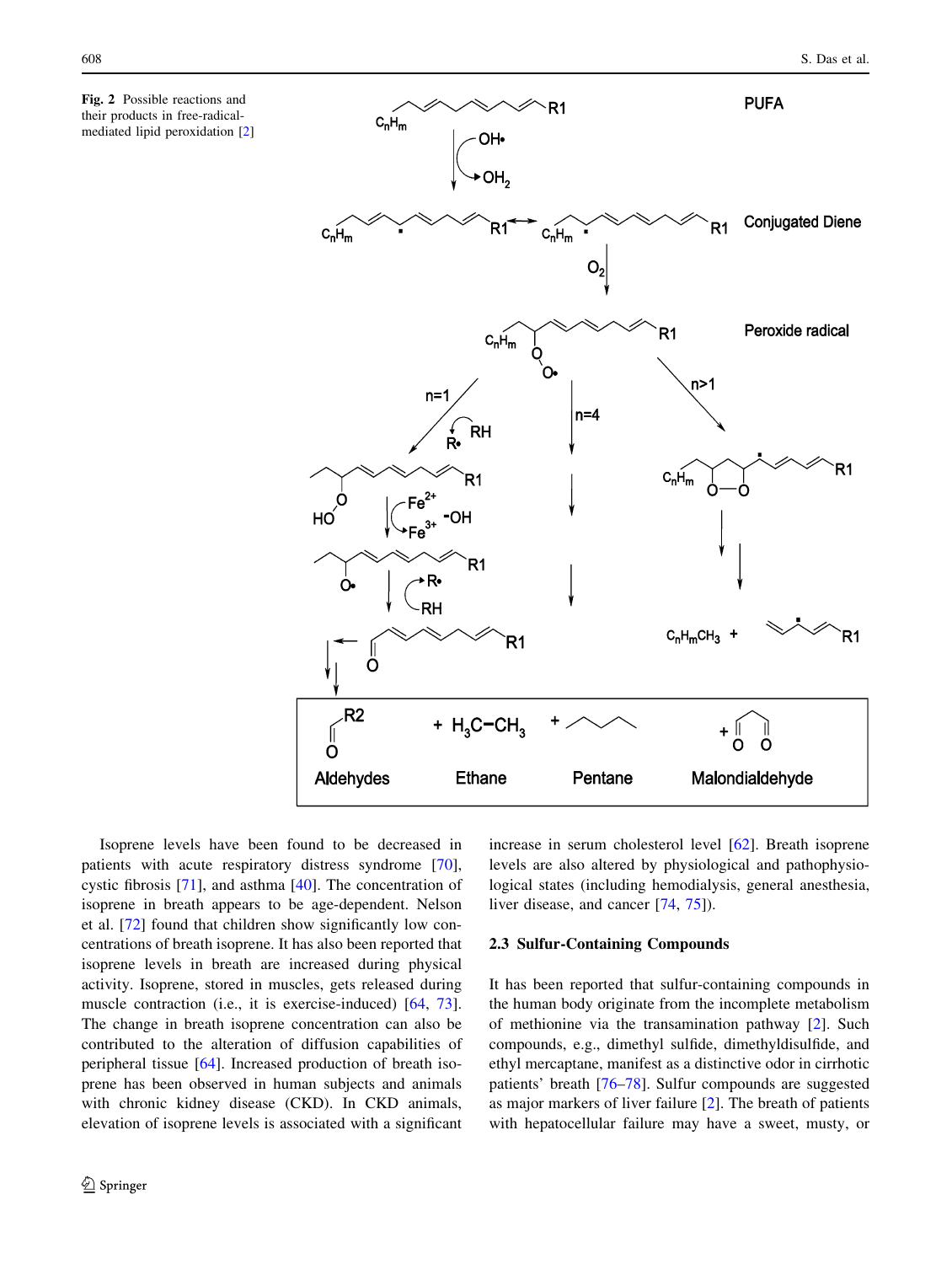<span id="page-4-0"></span>

Fig. 3 Metabolic pathway of cholesterol synthesis and isoprene generation [[61](#page-14-0)]

slightly fecal aroma, termed fetor hepaticus, which is mostly attributed to sulfur compounds. Dimethyl sulfide is regarded as an important metabolite for fetor hepaticus [\[79](#page-14-0)]. Impairment of liver function increases the level of these compounds, which have a characteristic smell, such as that of rotten cabbage [[77,](#page-14-0) [80\]](#page-15-0). Bacteria and fungi related to lung infection (e.g., Haemophilus influenza, Streptococcus pneumoniae) also generate dimethyl sulfide [\[81](#page-15-0)]. Normally, human blood and breath shows very low (few parts per billion) concentrations of sulfur-containing compounds [[5\]](#page-12-0).

## 2.4 Nitrogen-Containing Compounds

Identification and quantification of amines in human breath has been reported since 1977. Patients with chronic renal failure have been reported to exhibit characteristic uremic breath odor, which is termed 'ammoniacal', 'fishy', or 'fetid'. Using GC, the presence of nitrogen-containing compounds (e.g., dimethylamine and trimethylamine at elevated concentration levels) contributing to the odor of uremic breath was established [[82\]](#page-15-0).

Ammonia is the major nitrogen-containing volatile biomarker. It originates in the body as a breakdown product of proteins. A substantial amount of these proteins comes from the bacterial degradation of proteins in the intestine. In the liver, ammonia is converted to urea and released in urine. Some of the ammonia is also released through the breath and the skin. Increased levels of ammonia have been observed in the blood when the liver fails to convert ammonia to urea. This may happen in subjects with cirrhosis or severe hepatitis [\[83](#page-15-0)].

Breath ammonia concentration is also influenced by cigarette smoking [\[84](#page-15-0)]. A relatively high concentration range [245–2935 ppb] of breath ammonia has been reported in normal healthy humans [\[83](#page-15-0)]. Such elevated levels may also be related to bacterial production in the oral cavity [\[5](#page-12-0)].

In the context of disease diagnosis using breath VOCs, several factors should be taken into consideration. The biology underlying both health and pathology is a complicated, non-linear, and dynamic process [[85\]](#page-15-0). Human breath includes a complex composition. Food products, inhaled air composition, and volatiles that originate from normal and disease-related metabolic processes influence breath VOC content [\[23](#page-13-0), [28,](#page-13-0) [86,](#page-15-0) [87\]](#page-15-0). For example, genomic and structural changes in the lung epithelium can alter the VOC concentration developed in normal physiological processes [[88,](#page-15-0) [89](#page-15-0)]. Environmental sources [e.g., diet and inhaled (polluted) air] contribute a major part of exhaled breath VOCs [\[90](#page-15-0)]. For a breath test for disease identification, VOCs from systemic origin should be emphasized and exogenous VOCs should be excluded. However, exogenous breath VOCs may undergo physiochemical changes before exhalation [\[91](#page-15-0)]. Bacteria present in the lungs, gut, and oral cavity in animals and humans are potential VOC producers [\[92](#page-15-0), [93\]](#page-15-0). Thus, VOCs of microbial origin in the human body cannot be overlooked and may be utilized in disease diagnosis.

A large number of VOCs have been found in human breath. Although many of them have been reported to be biomarkers of several diseases, their exact physiological interpretation, including their biochemical status both in diseased and healthy conditions of the subjects, needs further study. It should be noted that the concentration ranges of breath VOCs for diseased persons and normal healthy subjects are not similar. For example, some exhaled breath VOCs and their concentration ranges in normal healthy subjects and lung cancer patients are given in Table [1](#page-5-0).

# 3 Underlying Principle in Exhaled Breath Analysis

The underlying principle of breath analysis is based on the relatively rapid equilibrium between alveolar air and pulmonary capillary blood [[94\]](#page-15-0). Following Henry's law, it can be stated that the quantity of a given substance released through the lungs varies in proportion to its vapor pressure [\[95](#page-15-0)]. Due to the rapid gas exchange at the blood-gas interface in the lungs, the gaseous compounds present in expired breath are directly proportional to their blood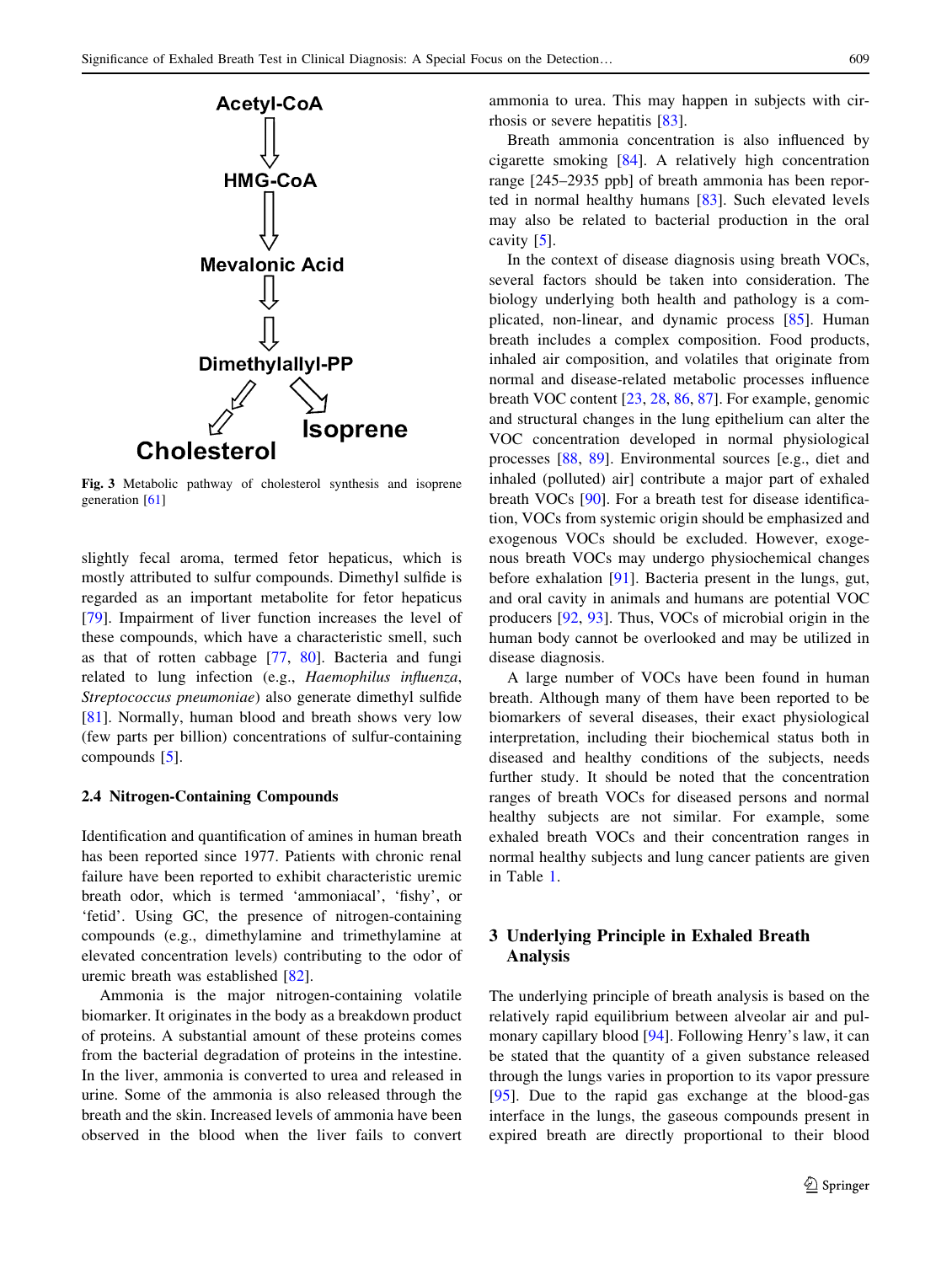| Sl. no.        | <b>VOC</b>                                   | Concentration (range/median/mean) <sup>a</sup> values (ppb) |                           |  |
|----------------|----------------------------------------------|-------------------------------------------------------------|---------------------------|--|
|                |                                              | Normal healthy subjects                                     | Lung cancer patients      |  |
| $\mathbf{1}$   | Isoprene [3, 10, 15, 16, 208]                | 12.71 [209] to 227 [210]                                    | 80-225.6 [208]            |  |
| $\overline{c}$ | Acetone [3, 15, 16, 199, 211-213]            | 44 [199] to 2744 [83]                                       | 150-870 [131]             |  |
| 3              | 2-Pentanone [15, 199]                        | 1.80-4.11 [199]                                             | 3.25-8.77 [199]           |  |
| 4              | Ethylbenzene [3, 15, 16, 199, 208, 213, 214] | 0.28 [208] to 18.38 [199]                                   | $1.45 - 3.16$ [199]       |  |
| 5              | Xylenes                                      | $0.54 - 1.43$ [208]                                         | $1.1 - 2.76$ [208]        |  |
| 6              | Toluene [199, 208, 211-213]                  | 1.45-37.21 [199]                                            |                           |  |
| 7              | Ethane [15, 215]                             | $0.51 - 1.02$ (non-smokers) [216]                           |                           |  |
| 8              | Pentane                                      | 6.84-14.36 [199]                                            | 1.73 [199] to 28.3 [208]  |  |
| 9              | Propane [212-214]                            | 3.71-19.98 [212]                                            |                           |  |
| 10             | Ethanol [2, 15, 16, 211-213, 215]            | 27 [217] to 216.1 [218]                                     | 64-2160 [131]             |  |
| 11             | Methanol [2, 16, 213]                        | 33.05-216.1 [218]                                           | $63 - 110$ [131]          |  |
| 12             | Undecane $[15, 16]$                          | $0-4.83$ [219]                                              |                           |  |
| 13             | Nonanal [15, 16, 220, 221]                   | $0.18$ [220] to 2.44 [221]                                  | 0.8 [220] to 12.61 [221]  |  |
| 14             | Benzene [3, 15, 16, 199, 208, 213, 215]      | 0.7 [208] to 14.97 [199]                                    | 1.29-3.82 [199]           |  |
| 15             | Heptane [3, 15, 16, 208, 215]                | $0.13 - 0.39$ [208]                                         | $0.04 - 0.86$ [208]       |  |
| 16             | 2-Methylpentane [15, 16, 199, 208, 213, 215] | 0.08 [208] to 10.80 [199]                                   | 0.93 [199] to 7.6 [208]   |  |
| 17             | Butanal [199, 211, 215, 220, 221]            | $0.18$ [220] to 72.2 [211]                                  | 0.48 [220] to 131.4 [211] |  |
| 18             | Acetonitrile [199, 211-213]                  | 5.99-28.98 [199]                                            | 10.96-23.60 [199]         |  |
| 19             | Butane [16, 211-213]                         | $3.6 - 14.8$ [211]                                          | $3.3 - 9.2$ [211]         |  |
| 20             | 2-Propanol (isopropanol) [15, 16, 199, 213]  | 3.21 [199] to 94.1 [13]                                     | 84.2-340.7 [211]          |  |
| 21             | 3-Methylpentane [15, 16, 199, 212, 213]      | $1.05 - 8.76$ [199]                                         | $0.94 - 8.87$ [199]       |  |
| 22             | Hexane [15, 16, 199, 211-213]                | $0.29 - 12.86$ [212]                                        | $1.44 - 1.88$ [199]       |  |
| 23             | Styrene [16, 208, 213]                       | $0.14 - 0.55$ [208]                                         | $0.22 - 0.95$ [208]       |  |
| 24             | Octane [15, 16, 208, 213]                    | $0.1 - 1.29$ [208]                                          | $0.57 - 2.87$ [208]       |  |
| 25             | Decane [15, 16, 208, 213]                    | $0.36 - 10.3$ [208]                                         | $7.1 - 33.6$ [208]        |  |
| 26             | 1,2,4-Trimethylbenzene $[15, 16, 208]$       | $0.12 - 0.28$ [208]                                         | $0.24 - 0.56$ [208]       |  |
| 27             | Hexanal [15, 220]                            | $0.18 - 0.35$ [220]                                         | $0.68 - 1.47$ [220]       |  |
| 28             | Pentanal [15, 220]                           | $0.11 - 0.37$ [220]                                         | $0.32 - 1.08$ [220]       |  |
| 29             | Methanethiol [212]                           | $1.83 - 2.87$ [212]                                         |                           |  |
| 30             | Dimethyl sulfide [211, 212]                  | $6.9 - 7.9$ [211]                                           | $0 - 6.9$ [211]           |  |
| 31             | 2-Methyl-1,3-butadiene                       | 96.4 (median) [211]                                         | 132.7 (median) [211]      |  |
| 32             | 1-Butanol [222]                              | 0.75 (median) [222]                                         | $\overline{\phantom{m}}$  |  |

<span id="page-5-0"></span>Table 1 Various breath VOCs and their concentrations in healthy normal subjects and lung cancer patients

 $a$  Data in other units (e.g., nmol/l, µg/l, etc.) are converted to equivalent ppb unit, considering breath temperature at 310 $\textdegree$  K and following the conversation formula applied in Ref. [\[212](#page-18-0)]

concentrations. However, no specialized transport system has been reported for the excretion of lethal gaseous substances by the lungs; such substances seem to be eliminated by the process of simple diffusion [[94,](#page-15-0) [95\]](#page-15-0). Also, the elimination of gaseous substances is inversely proportional to their absorption by the lungs [\[95](#page-15-0)]. This mechanism holds true for any gas or vapor with no special affinity for certain blood components. During inhalation, gas molecules diffuse from the alveolar space into the blood and become dissolved. The uptake of gas molecules by tissues utilizes a simple physical dissolution process, facilitating the partition of these molecules between the air and blood during absorption and between blood and other tissues during distribution.

Any chemical substance in the alveoli stays there sufficiently long to reach a state of equilibrium with the blood. However, due to continuous contact of the inspired with blood, the state of equilibrium occurs rapidly. The ratio of the concentration of the chemical in the blood to that in the gas phase is constant at this equilibrium, termed the bloodgas partition coefficient  $(K)$ , and is unique for every gas [\[95](#page-15-0)].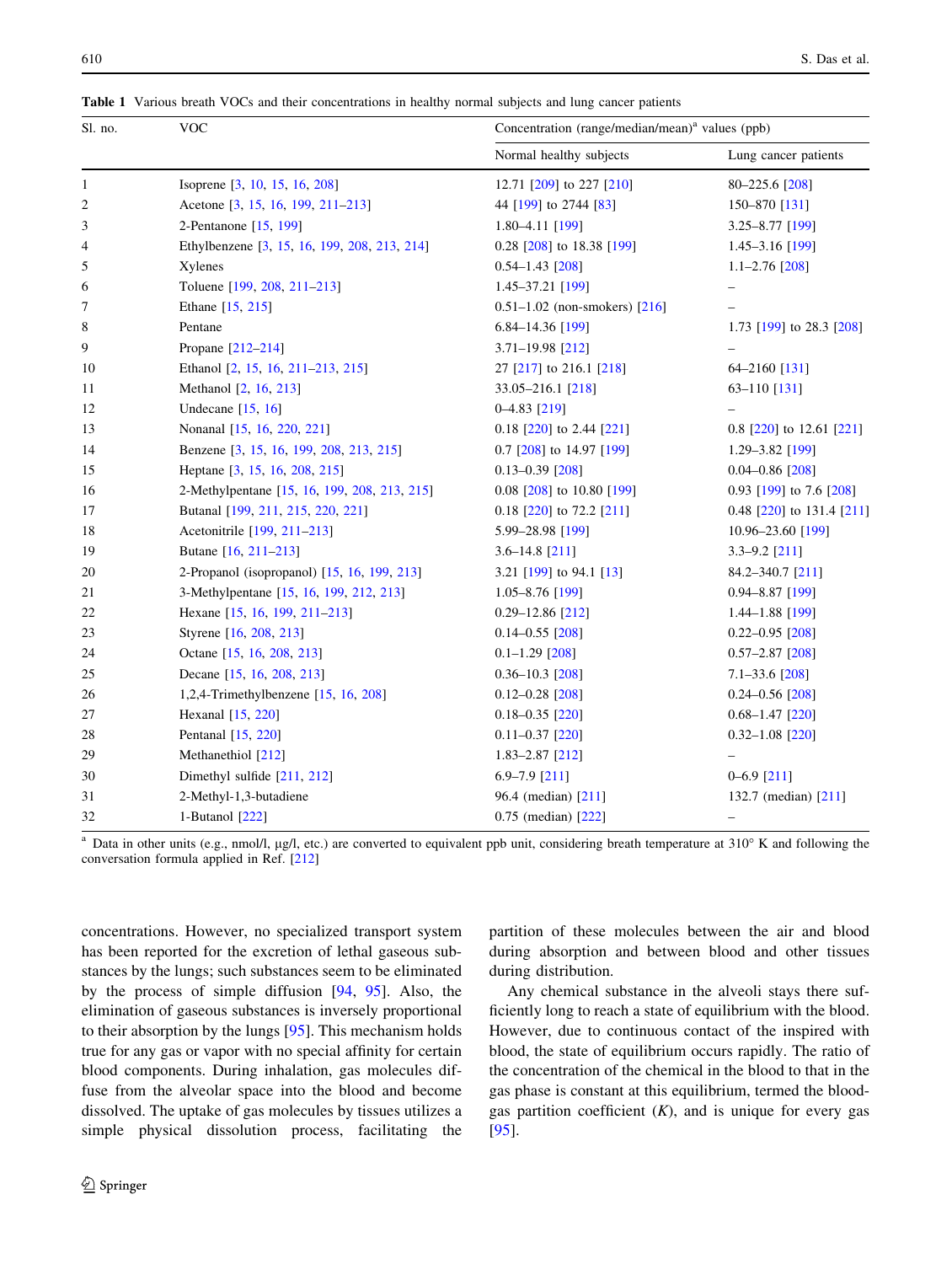Due to the simple mechanism described above, the VOCs in breath can be an excellent indicator of the levels of these compounds in blood [[94](#page-15-0)]. However, the biomonitoring and interpretation of VOCs in breath also requires special attention to factors that can influence pulmonary excretion. Such factors include metabolism, breathing technique, diffusion–adsorption–desorption, ventilation– perfusion, temperature, blood composition, and time [\[96](#page-15-0)].

## 3.1 Significance of VOC Analysis in Human Breath Analysis and Applications

Regarding clinical prospects, breath samples have application in the following major areas:

- 1. Clinical diagnosis Here, the aim is to analyze VOCs produced in the organism and released through expired or exhaled breath.
- 2. Exposure analysis Here, the aim is to obtain quick and accurate information concerning the levels of highly toxic exogenous VOCs that reach the blood stream.

Clinical diagnosis, being a noninvasive and quick approach, has achieved a scientific research interest in the field of medical science and technology  $[1, 2, 97-100]$  $[1, 2, 97-100]$  $[1, 2, 97-100]$  $[1, 2, 97-100]$  $[1, 2, 97-100]$ . Exposure assessment is mainly used for detecting noxious substances in indoor environments, which is outside of the scope of the present review.

The determination of VOCs in breath samples can provide clinically significant information for the diagnosis of diseases and biochemical processes involved. Elevated levels of ethane and pentane have been reported as markers of oxidative stress in subjects with heart transplant rejection [[1,](#page-12-0) [2,](#page-12-0) [101\]](#page-15-0), breast cancer, bronchial asthma [\[1](#page-12-0), [101](#page-15-0)], asthma, COPD, obstructive sleep apnea, acute respiratory distress syndrome (ARDS), and mental and physical stress [\[2](#page-12-0), [101\]](#page-15-0). Methylated alkanes have also been proposed as markers of oxidative stress [\[1](#page-12-0), [101](#page-15-0)]. Increased concentrations of exhaled n-alkanes have been observed following reperfusion of cardiopulmonary bypass [[102\]](#page-15-0) and in subjects with abdominal ischemia [[103\]](#page-15-0), ischemic liver [\[104](#page-15-0)], myocardial infarction [[105\]](#page-15-0), and ischemic heart disease [\[106](#page-15-0)]. Sepsis, or systemic inflammatory response syndrome, patients exhale significantly more pentane compared to that exhaled by healthy subjects [\[70](#page-14-0)]. Although few studies have found propane and butane (resulting from protein oxidation and fecal flora) to be biomarkers of lipid peroxidation [[2](#page-12-0)], a recent study [\[42](#page-13-0)] claimed that patients with schizophrenia and bipolar disorder exhibit significantly increased levels of breath ethane and butane. Reduced isoprene levels have been found in patients with chronic heart failure [\[107](#page-15-0)] and ARDS [\[108](#page-15-0)]. Clinical studies demonstrated that isoprene may serve as a marker of cellular damage and repair. Increased concentration of isoprene has been reported in breath after smoking [\[109](#page-15-0)]. Several studies found elevated isoprene breath concentrations during and after hemodialysis [\[110](#page-15-0)]. Relatively higher concentrations of sulfur-containing compounds have been reported in liver transplant patients [[111\]](#page-15-0) and patients with liver disease [[112\]](#page-15-0). The expired breath of cirrhotic patients includes ethyl mercaptane, dimethyl sulfide, or dimethyl disulfide, which are sulfur-containing compounds. Impairment of liver function also increases the level of sulfur-containing compounds [\[2](#page-12-0), [101\]](#page-15-0). Heli*cobacter*  $(H)$  *pylori* infection can be detected using the urea breath test [[1,](#page-12-0) [101](#page-15-0)]. Elevated levels of acetone in the expired breath of diabetes mellitus patients have been reported [\[2](#page-12-0), [113](#page-15-0)]. The VOCs of cystic fibrosis and breast, colon, and prostate cancer patients have been detected in some recent studies [[3,](#page-12-0) [101\]](#page-15-0). It has also been reported that a combination of more than 20 breath VOCs, predominantly alkanes, alkane derivatives, o-toluidine, aniline, and benzene derivatives, along with altered lipid peroxidation activity [[1,](#page-12-0) [101\]](#page-15-0), are able to distinguish patients with lung cancer at a probability level of about 70 %. Elevated levels of ammonia have been observed in the expired breath of patients with uremia, end stage renal failure [\[83](#page-15-0), [84](#page-15-0)], acute liver failure, and hepatic encephalopathy [\[114–116](#page-15-0)]. Breath ammonia is also influenced by infection by  $H$ . py*lori*  $[114]$  $[114]$ , which disturbs cerebral function  $[115]$  $[115]$  $[115]$  and produces symptoms of Alzheimer's disease [[116\]](#page-15-0).

The breath test was applied by Humphreys et al. [[117\]](#page-16-0) to the diagnosis of pneumonia associated with invasive mechanical ventilation. Similar studies on pneumonia diagnosis have been carried out by Hockstein et al. [[118\]](#page-16-0) and Hanson et al. [[119\]](#page-16-0) with satisfactory outcomes. In a study on 60 asthma patients (21 fixed asthma patients and 39 classic asthma patients) and 40 COPD patients, Fens et al. [\[120](#page-16-0)] discriminated fixed asthma patients from COPD patients and classic asthma patients, respectively. Remarkable results were also reported by Fens et al. [[121\]](#page-16-0) when they compared the exhaled VOCs from 20 asthma patients, 30 COPD patients, 20 non-smoker controls, and 20 smoker controls. Another research group [[122\]](#page-16-0) analyzed the exhaled air from 10 controls and 18 COPD patients. All the COPD patients and 8 of the 10 controls were reported to be correctly identified. Dragonieri et al. [\[123](#page-16-0)] discriminated 10 asthma patients from 10 healthy subjects. Similar results were obtained by Montuschi et al. [\[124](#page-16-0)], who recruited 27 asthma patients and 24 healthy subjects. The breath test has also been utilized to diagnose other respiratory diseases, including tuberculosis [\[125–127](#page-16-0)] and apnea [[128–130\]](#page-16-0). Machado et al. [[131\]](#page-16-0) compared the exhaled breath VOCs of 14 lung cancer patients with 54 control patients. In another study, Dragonieri et al. [[132\]](#page-16-0) compared the VOCs present in the breaths of 10 lung cancer patients with those of 10 healthy controls and 10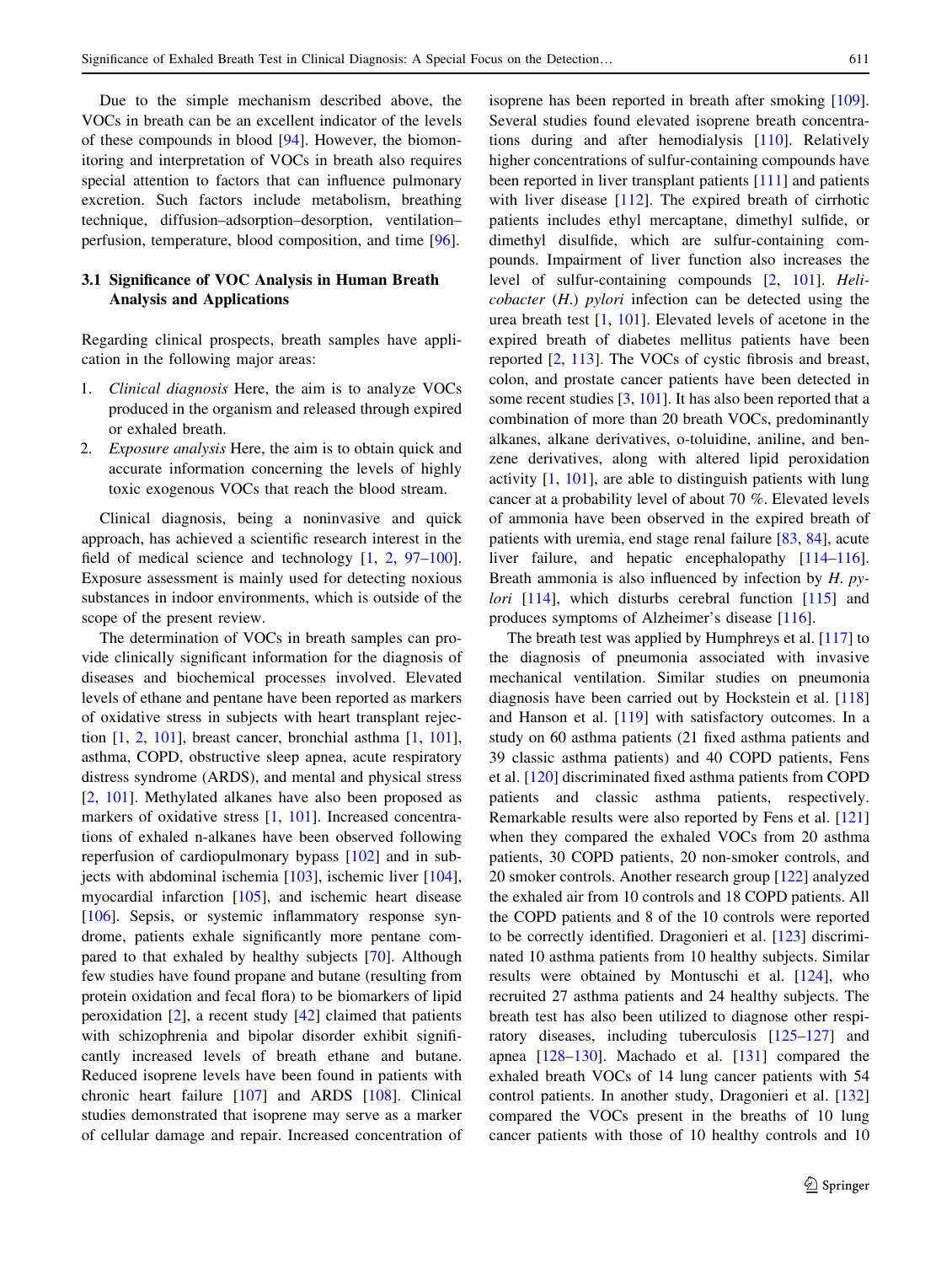COPD patients, and found significant differences between the groups. Natale et al. [\[133](#page-16-0)] and Chen et al. [\[134\]](#page-16-0) also performed breath tests to characterize lung cancer patients.

From the above discussion, it is undeniable that the analysis of VOCs in exhaled breath has potential for clinical diagnosis. However, the breath test has some shortcomings. The advantages and limitations of the breath test are listed in Table 2.

# 4 Analytical Techniques Applied in Exhaled Breath VOC Analysis

Several techniques have been tailored and employed to monitor and analyze the VOCs present in human exhaled breath. Technologies used in the breath test are described below.

It should be noted that there are some potential obstacles in breath gas analysis. These include low concentrations of exhaled breath VOCs, lack of proper sampling and mea-suring techniques, and high humidity of breath gas [\[10](#page-13-0)]. The majority of breath VOCs have nanomolar  $(10^{-9})$  and picomolar  $(10^{-12})$  concentration ranges and require highly sensitive devices and sophisticated analytical methods for their proper identification [\[13](#page-13-0)]. Modern sampling and analytical methods have solved these problems to some extent.

The analysis of VOCs in exhaled breath requires some advanced technology that may pacify the analysis process and provide reliable interpretation of the obtained data. In this regard, incorporating sensors and sensor arrays might be useful in the analysis of expired breath VOCs of diabetes patients.

## 4.1 Gas Chromatography and Gas Chromatography–Mass Spectrometry

Commonly used methods for the analysis of exhaled breath VOCs are GC, GC–MS, and GC with tandem MS (GC–  $MS<sup>2</sup>$ ) [[4,](#page-12-0) [7,](#page-12-0) [61](#page-14-0), [98](#page-15-0)]. In practice, GC/MS systems are often associated with other methods, e.g., solid-phase extraction (SPE) and solid-phase microextraction (SPME), for the analysis of breath VOCs [[1\]](#page-12-0). In breath analysis, GC–MS employs the electron impact ionization technique. The unique fragmentation pattern of each analyte molecule is used for its identification, which is done using chromatographic retention data and mass spectral data using spectral libraries [[98\]](#page-15-0). GC–MS has high reproducibility, high sensitivity, and robustness [[135\]](#page-16-0) and conveys potential information of biological mechanisms relevant to respective VOCs [[136,](#page-16-0) [137](#page-16-0)].

Combined with a preconcentration system, these methods can be effectively applied to the off-line collection, separation, and identification of the majority of compounds (e.g., aliphatics, alcohols, aldehydes, ketones, amines, and halogenated compounds) in human breath [[4,](#page-12-0) [7](#page-12-0), [98\]](#page-15-0). GC and GC–MS have numerous applications in clinical studies [\[2](#page-12-0), [138](#page-16-0)]. These systems are sufficiently sensitive to quantify breath gases of very low concentration (parts per billion/ppb/ppbv—parts per trillion/ppt/pptv) levels [\[139](#page-16-0), [140](#page-16-0)].

However, despite their high sensitivity, GC–MS and related methods have poor portability and are time-consuming, costly, difficult to handle, and not suited for realtime and repeated measurements [[10\]](#page-13-0). Therefore, GC–MS is used especially when the aim is to identify VOCs in pathophysiological discovery, even though it can also be clinically incorporated in larger hospitals when logistics allow samples to be directly analyzed.

#### 4.2 Proton-Transfer Reaction-Mass Spectrometry

Compared to GC–MS, proton-transfer reaction-mass spectrometry (PTR-MS) is more sensitive in detecting VOC concentrations, down to ppt [[13\]](#page-13-0) and ppb levels [\[7](#page-12-0), [61,](#page-14-0) [141](#page-16-0)], quickly and accurately and does not require the time-consuming preconcentration step [\[13](#page-13-0)]. In PTR-MS, analytes are characterized as per their mass-to-charge  $(m/z)$  ratio only. PTR-MS includes an ion source and a drift tube (ion-transfer region) coupled to an MS detector.  $H_3O^+$ ions generated in the ion source region are mixed with an air sample continuously flowing at the top of the drift tube and proton transfer takes place as the gas sample passes through the drift tube [[142\]](#page-16-0).

PTR-MS has been used for monitoring anesthetic agents [\[143](#page-16-0)], breath profiling [[144\]](#page-16-0), and studying the effects of

| Advantages                           | Limitations                                      |
|--------------------------------------|--------------------------------------------------|
| Noninvasive                          | Extraneous parameters, e.g., diet, environment   |
| Repeated measurements allowed        | Lack of standardization in breath collection     |
| Possibly portable                    | Lack of standardization in analytical techniques |
| Real-time monitoring possible        | Wide variability in results                      |
| Quick measurements possible          | Storage of samples                               |
| Personalized medicine (breath print) | Physician acceptance                             |
|                                      |                                                  |

Table 2 Advantages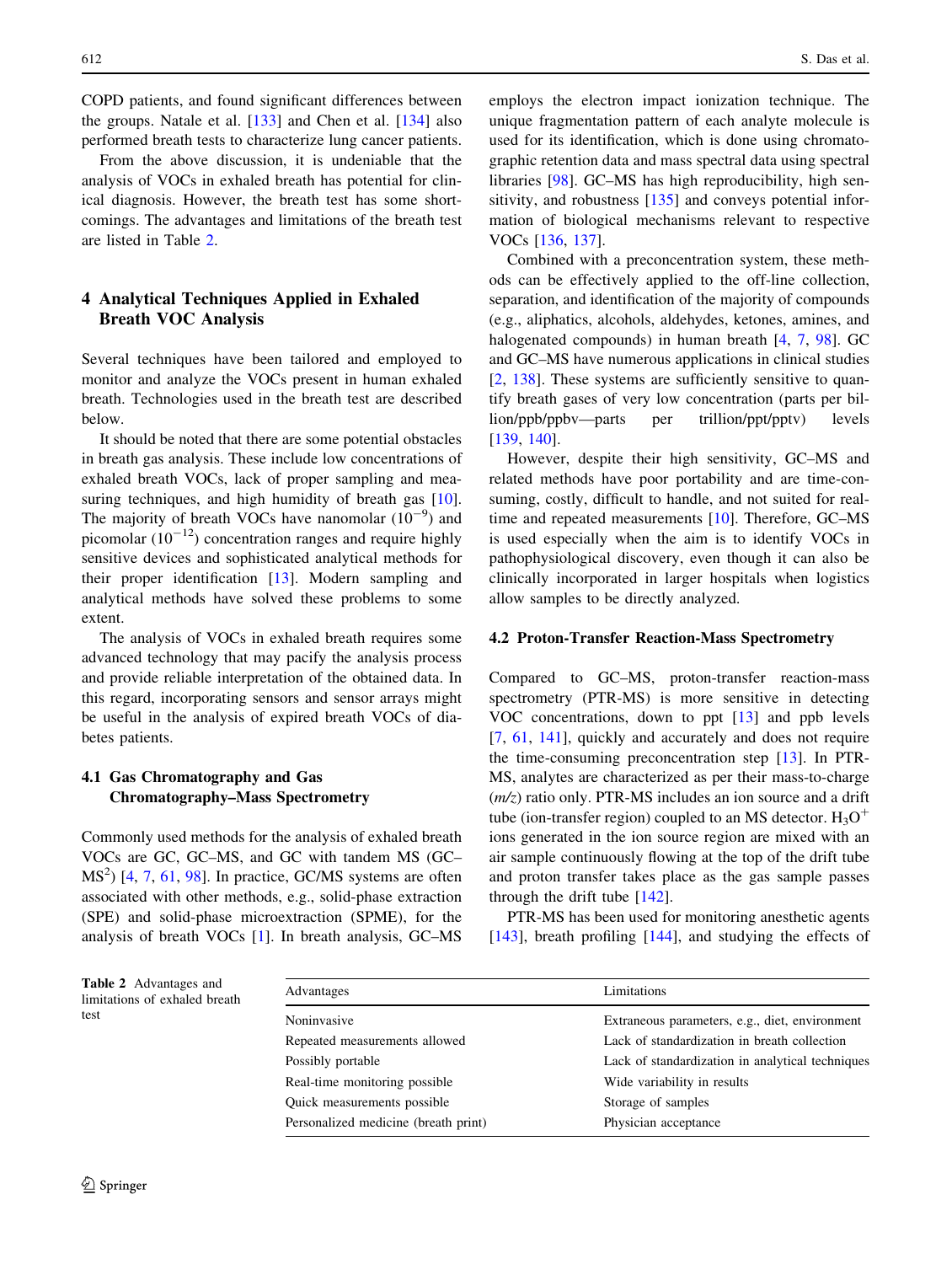hemodialysis [[145\]](#page-16-0). This technique is also suited for online and multiple measurements. However, PTR-MS systems cannot differentiate between substances that have the same molecular mass [[13\]](#page-13-0). Chemical identification of the analytes thus cannot be performed using this technique. For this purpose, other techniques should be used [[7,](#page-12-0) [10\]](#page-13-0).

#### 4.3 Selected Ion Flow Tube-Mass Spectrometry

Similar to PTR-MS, selected ion flow tube-mass spectrometry (SIFT-MS) shows quick performance in quantifying exhaled breath analytes [\[4](#page-12-0), [7,](#page-12-0) [61\]](#page-14-0). SIFT-MS employs a chemical ionization technique using positive precursor ions  $(H_3O^+, NO^+, or O_2^+)$  generated in an ion source. The ion–molecule reactions in SIFT-MS generate characteristic product ions corresponding to each trace gas species present in the sample. These product ions are mass-sorted and counted by a downstream detection system. SIFT-MS has been applied to polar substances (e.g., acetone, ammonia, acetaldehyde, and alcohols) and unsaturated hydrocarbons (e.g., isoprene) [\[98](#page-15-0)].

SIFT-MS is a potential real-time quantification tool for several breath gases [\[4](#page-12-0), [61,](#page-14-0) [146](#page-16-0)[–148](#page-17-0)]. It can detect several VOCs with concentrations at ppt/pptv and ppb/ppbv levels [\[7](#page-12-0), [61,](#page-14-0) [98\]](#page-15-0). SIFT-MS outperforms GC–MS in terms of the identification and analysis of small molecules [[149\]](#page-17-0). For a specified mass range, a large number of target compounds can be detected and monitored simultaneously.

#### 4.4 Sensor Arrays and Electronic Noses

Sensor technology has been utilized in several clinical tests (e.g., blood gas analysis) for many years [[98\]](#page-15-0). Sensor systems are characterized by their high throughput, ease of use, and affordability [\[150](#page-17-0)]. With the aid of modern fabrication techniques, sensor arrays find their notable implementations in optimizing the conditions for clinical applications. One of the major sensor-based techniques in the clinical domain is the electronic nose (e-nose), which incorporates a series of non-selective gas sensors and a pattern-recognition algorithm [\[4](#page-12-0), [150,](#page-17-0) [151](#page-17-0)]. The pattern of volatile compounds may represent not only an infecting organism or a disease state but also the metabolism of the host response, as well as other associated conditions [\[97](#page-15-0), [152](#page-17-0)].

An e-nose, resembling the human (or animal) nose, can recognize the 'smell-print' to which it is trained [[7,](#page-12-0) [61](#page-14-0)]. Utilizing nanosensor arrays, an e-nose detects patterns in complex mixtures of exhaled breath VOCs. Such patterns may serve as potential indicators of certain disease conditions [\[7](#page-12-0), [97,](#page-15-0) [121,](#page-16-0) [131,](#page-16-0) [152](#page-17-0)] and can pacify the clinical diagnosis process. E-noses have been used for detecting pathogens present in bacterial cultures [\[1](#page-12-0), [153](#page-17-0)] and determining halitosis [\[1](#page-12-0)], uremia [\[154](#page-17-0)], renal disease, airway inflammation [[1,](#page-12-0) [155\]](#page-17-0), cancer [\[1](#page-12-0), [3](#page-12-0), [13](#page-13-0), [132](#page-16-0), [156](#page-17-0)], malignant pleural mesothelioma [[157\]](#page-17-0), and pulmonary diseases [[1,](#page-12-0) [120](#page-16-0), [121](#page-16-0), [127,](#page-16-0) [132\]](#page-16-0).

## 4.5 Ion-Mobility Spectrometry

Ion-mobility spectrometry (IMS) is a fast technique that can detect volatile compounds of very low concentrations (ppm–ppb) without any preconcentration [[7,](#page-12-0) [98\]](#page-15-0). It is based on estimating the time taken for an ion to travel through a drift tube. Variations in the humidity of an exhaled breath sample may influence the ion-drift time [\[7](#page-12-0)]. IMS can separate and identify different substances under ambient air conditions. IMS can be coupled with GC [[158\]](#page-17-0) or MS [[159\]](#page-17-0) for unequivocal identification of substances.

IMS measures disease-specific combinations of VOCs, and characterizes the mixture using a pattern recognition algorithm to aid clinical diagnosis. Wide application of hand-held IMS units has been reported in military applications [\[160\]](#page-17-0). IMS has been used to identify some metabolites [\[161](#page-17-0)] and bacteria in human breath [\[162](#page-17-0)]. Unfortunately, IMS cannot identify unknown volatile compounds in a sample [\[161](#page-17-0), [163](#page-17-0)].

## 4.6 Optical Absorption

Optical absorption can be employed to identify a disease once a specific molecule associated with the disease has been recognized. This method is very selective and can be used to perform on-line real-time analysis of a specific compound at the ppb level [[7\]](#page-12-0). Chemiluminescence analyzers employed for measuring fractional concentrations of exhaled nitric oxide (FeNO analyzers) work on the principle of optical absorption. Such instruments are characterized by their high cost, large size, and poor portability. However, low-cost portable instruments based on the electrochemical cell technique have been recently developed [\[164](#page-17-0)].

Table [3](#page-9-0) gives a brief summary of the applications, advantages, and disadvantages of analytical methods used in breath testing.

## 5 Diabetes Mellitus and Breath Test

# 5.1 Diabetes

Diabetes mellitus, one of the major diseases, poses a great threat to human health and has become a universal epidemic [\[165–167](#page-17-0)]. According to the World Health Organization (WHO), approximately 350 million people globally have diabetes, which is projected to be the 7th leading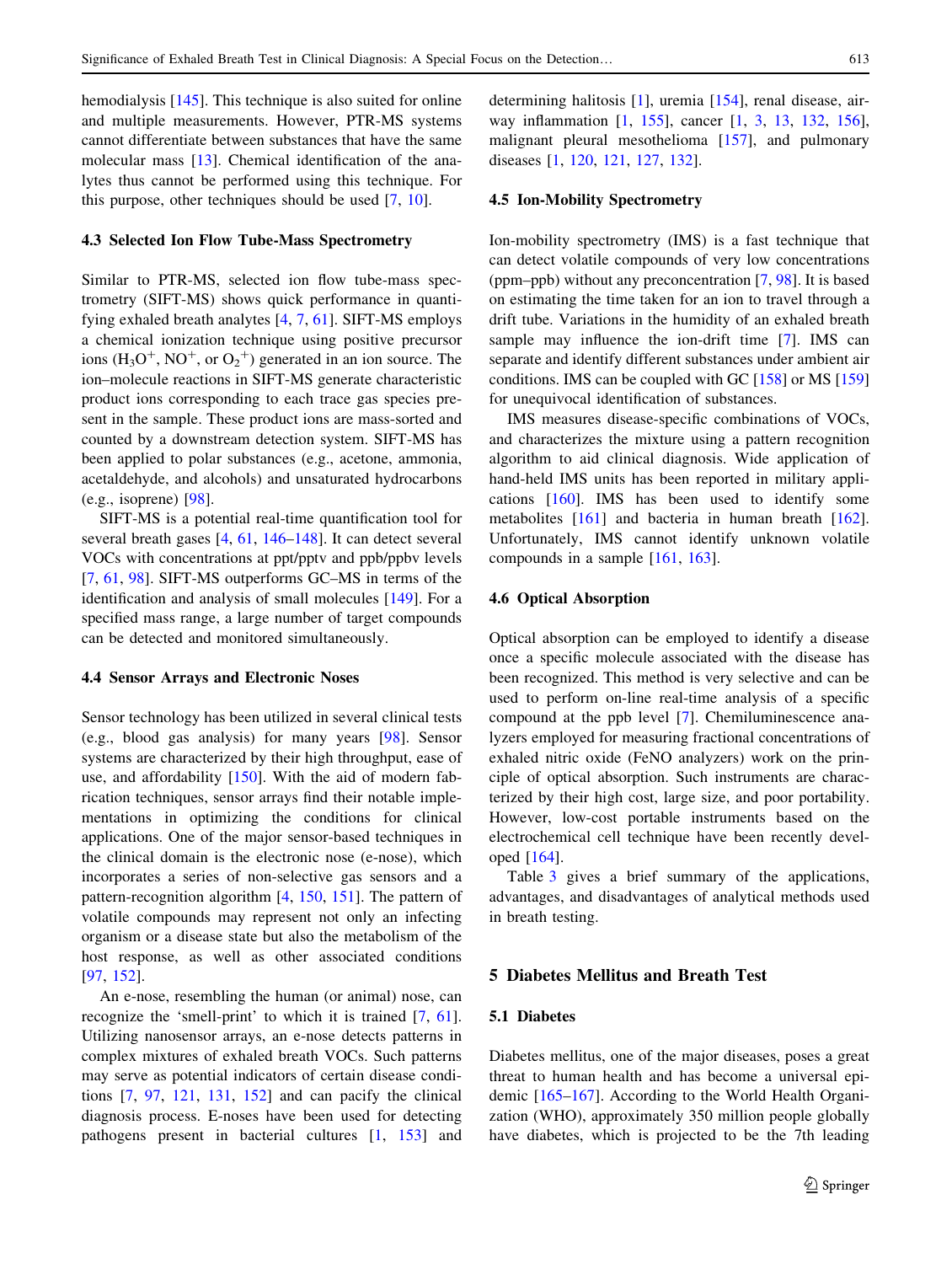| Analytical method         | Typical<br>compounds                 | Limit of<br>detection         | Advantages                                                                         | Limitations                                                                                                        |
|---------------------------|--------------------------------------|-------------------------------|------------------------------------------------------------------------------------|--------------------------------------------------------------------------------------------------------------------|
| $G$ C $-M$ S              | Sulfides, hydrocarbons,<br>aldehydes | ppt-ppb<br>ppt-ppb<br>ppt-ppb | High selectivity and sensitivity                                                   | Large sampling time/requires<br>standardization/requires<br>preconcentration                                       |
| PTR-MS                    | Aromatic<br>compounds,<br>isoprene   | ppt<br>ppt                    | Analysis is real-time                                                              | Small range of detectable<br>compounds/compounds<br>cannot be identified                                           |
| SIFT-MS                   | Ethanol, ammonia                     | ppt-ppb<br>ppt-ppb            | Analysis is real-time/wide<br>range of detection                                   | Compounds cannot be<br>identified                                                                                  |
| Sensor arrays/e-<br>noses | Various VOCs                         | N/A                           | Analysis is real-time/potential<br>for portability and miniaturization             | Pattern recognition makes<br>identification of compounds<br>impossible                                             |
| Ion mobility              | Isoprene, acetone,<br>ammonia        | ppt-ppb<br>ppt-ppb<br>ppt-ppb | Vacuum systems are not<br>required and ambient air<br>can be used as a carrier gas | Not very useful for identifying<br>unknown compounds in<br>multi-component mixtures                                |
| Optical absorption        | Ethane, carbon<br>monoxide           | ppt<br>ppt                    | Analysis is real-time/potential<br>for portability and miniaturization             | Limited by available<br>technology to<br>meet sufficient specificity/<br>selectivity<br>required for practical use |

<span id="page-9-0"></span>Table 3 Characteristics of various analytical techniques used for breath test [[7,](#page-12-0) [61](#page-14-0), [98\]](#page-15-0)

cause of death in the year 2030 [\[166](#page-17-0), [168,](#page-17-0) [169\]](#page-17-0). Diabetes also refers to a variable and complicated disease condition that can severely affect almost every organ in the human body. This disease may be considered as a combination of several diseases with versatile origins, various ages of onset, and multiple treatment requirements [[167\]](#page-17-0).

Diabetes manifests itself as an uncommon combination of dramatic symptoms and has a lethal outcome [[170\]](#page-17-0). It is a common metabolic disorder characterized by chronic hyperglycemia that can be potentially lifethreatening. Improper management of this deadly disease may lead to damage of the eyes, kidneys, heart, and nerves [[166](#page-17-0), [171\]](#page-17-0).

## 5.2 Classification of Diabetes

WHO classifies diabetes into type 1 diabetes (insulin-dependent diabetes mellitus) and type 2 diabetes (non-insulin-dependent diabetes mellitus). Type 1 diabetes stems from an absolute insulin deficiency. Usually, it is an autoimmune disease and can lead to the destruction of the insulin-secreting beta cells in the pancreas. However, the origin of the destruction of beta cells is unknown in some cases. Type 2 diabetes results from a relative insulin deficiency that may be associated with varying degrees of insulin action defects, known collectively as insulin resistance [[167\]](#page-17-0). It spreads in the body much more slowly than does type 1 and does not make people sick as fast. When it victimizes people, it can appear to be formidable one [\[116](#page-15-0), [117](#page-16-0)].

Diabetes mellitus can appear in forms other than type 1 and type 2. It can also originate from gene mutations, pancreatic damage, and excessive hormone production. Diabetes can also be induced by medications. For example, Niacin is used to lower triglyceride levels and raise HDL cholesterol levels. Niacin lowers insulin effectiveness and can cause an increase in blood glucose levels (BGLs) [\[172](#page-17-0)]. Gestational diabetes mellitus (GDM) is another form of diabetes [\[172](#page-17-0), [173](#page-17-0)]. It can develop when a pregnant woman has limited beta cell capacity and cannot respond to the additional insulin demand. An oral glucose tolerance test is the general approach for GDM screening. A recent study used breath gas analysis using PTR-MS for screening GDM [[173\]](#page-17-0).

# 6 Breath Analysis for Diabetes Mellitus and Available Techniques

The management of any disease requires its timely and regular diagnosis. The traditional method for diagnosing or monitoring diabetes is collecting blood samples from patients to check whether their BGL falls within the normal range. This method is accurate but painful, invasive, inconvenient, and impractical and may be expensive [\[12](#page-13-0), [174–176](#page-17-0)].

In addition, the measurement of plasma insulin has clinical importance for monitoring the progression of type 2 diabetes, discriminating common states (where components of both type 1 and type 2 diabetes are present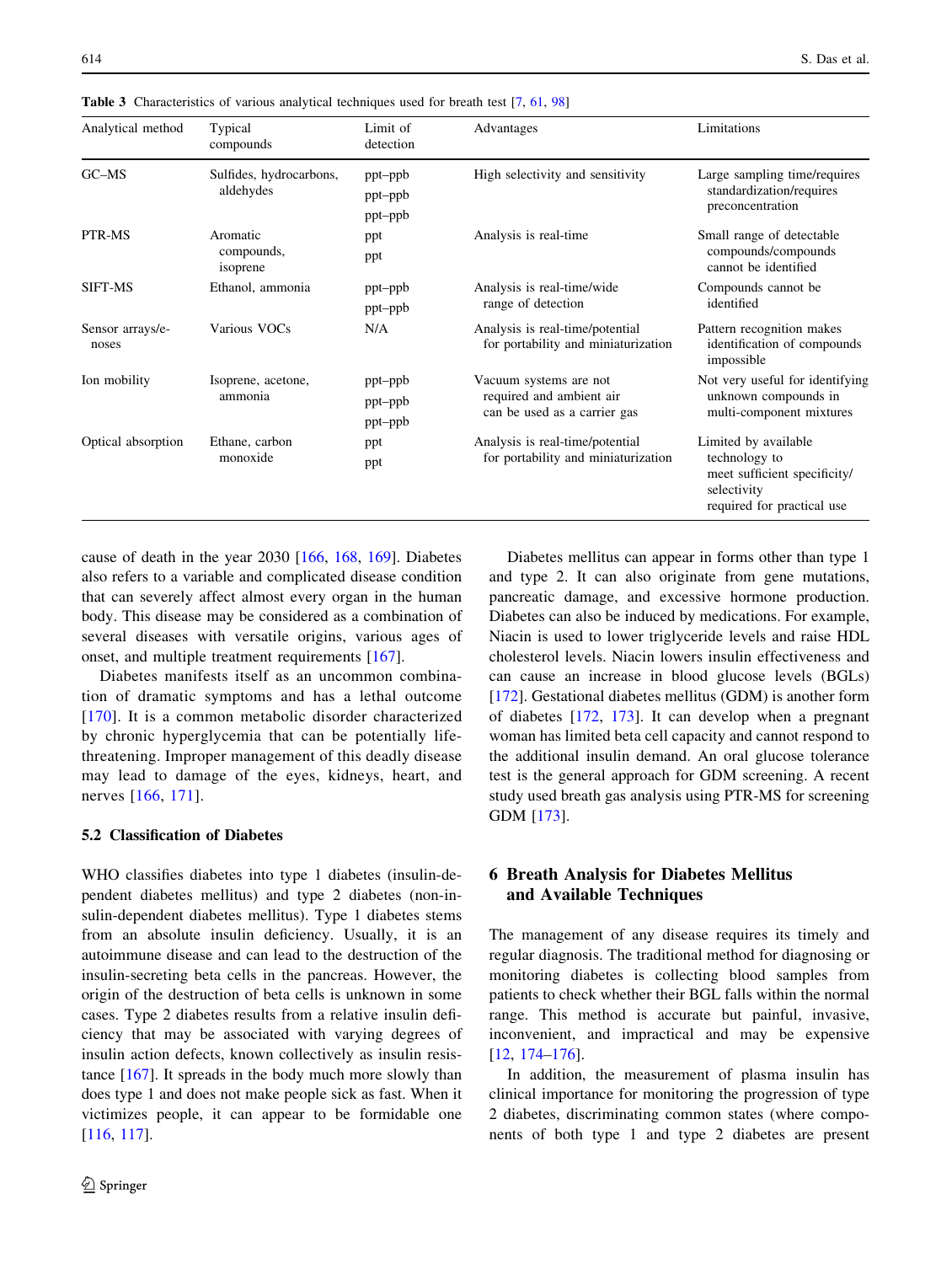simultaneously), and assessing and screening prediabetic states [\[174](#page-17-0), [176\]](#page-17-0). Also, monitoring insulin is helpful in investigating aspects of metabolism. Insulin regulates glucose disposal and also exerts a strong antilipolytic effect that is reduced significantly in patients with insulin resistance [\[174](#page-17-0), [177](#page-17-0)]. However, tests for insulin concentration and sensitivity are very laborious. Tests for circulating lipids are important for diabetic patients as hyperlipidemia is a critical risk factor for heart disease. As lipids enhance ketone body formation, any change in their levels may also be related to changes in insulin or glucose metabolism [\[174](#page-17-0), [178\]](#page-17-0). Detailed knowledge and information of the interplay of these metabolic variables and their pathways may give clinical professionals insight into their patients' health and hygiene, and reliable noninvasive monitoring, which would improve both the diagnosis and treatment of diabetes.

Researchers have thus focused on noninvasive methods for screening diabetes and predicting BGL. Such methods include bioimpedance spectroscopy, fluorescence technology, and iontophoresis [\[179](#page-17-0), [180](#page-17-0)]. However, these methods suffer from a lack of specificity and inaccuracy due to subject movement and sweating, skin irritation, etc. [\[165](#page-17-0), [179,](#page-17-0) [180](#page-17-0)]. Despite the number of studies carried out, no FDA-approved commercial device for screening diabetes and predicting BGL exists [\[181](#page-17-0)].

An emerging and promising noninvasive approach for diagnosing diabetes is the breath test. Exhaled breath consists of a large number of various gaseous VOCs. These VOCs may be used as noninvasive biomarkers of a number of diseases, including diabetes. It has been reported that concentrations of several breath biomarkers in diabetics show significant differences from those for normal healthy subjects. Also, the concentrations of some biomarkers are correlated with the BGLs of diabetics. Thus, it is possible both to screen diabetes and predict BGLs by analyzing the exhaled breath VOCs or breath biomarkers of diabetes patients. For clinical applications, breath analysis is a noninvasive approach. Analysis of breath biomarkers and their concentrations has great potential for detecting a disease, monitoring its progression, or monitoring therapy [\[165](#page-17-0), [182](#page-17-0)].

Several investigations have been carried out to study the breath biomarkers of diabetes. Acetone and other VOCs [\[165](#page-17-0), [183](#page-17-0)[–187](#page-18-0)] in breath have been shown either to have abnormal concentrations in diabetics compared to healthy controls or to correlate with the BGL. Compared to other noninvasive approaches for diabetes management, breath analysis is more advantageous and readily acceptable and it is easier to collect samples for it [[174\]](#page-17-0), making it an attractive and effective method for noninvasive diabetes screening and BGL prediction [\[174](#page-17-0), [175\]](#page-17-0).

# 7 Physiological Aspects of Diabetes Mellitus Related to Breath Test

The diagnosis, screening, or monitoring of a disease using the breath test is not a simple task. Implementation of breath test for detecting a disease and accurate interpretation of the measured data not only require details of the pathophysiological background and systemic metabolism underlying the particular disease condition of the subject but also an elaborate understanding of the same under normal healthy conditions. Additionally, the methodology and technology used for such a test affect conclusions regarding the disease. Characterization, interpretation, quantification, and analysis of VOCs found in breath for a diseased subject are of great importance as those of for a healthy person for a significant statistical interpretation of the obtained data.

An accurate breath test for diabetes mellitus needs the proper realization of the changes of pathophysiological mechanisms and systemic metabolism induced by the disease. Such changes may be useful for the diagnosis of diabetes [[174\]](#page-17-0). The following discussion highlights the changes in the lungs and systemic metabolism in diabetics.

#### 7.1 Lungs

It is believed that both the pulmonary vasculature and lung function are affected by diabetes, which deteriorates the gas exchange kinetics of several VOCs. This should be taken into consideration when incorporating VOCs in the breath test for diabetes. Further progress of the disease imparts severe pathological changes, which would require frequent recalibration or prevent specific VOCs from being used in the breath test. It should be noted here that although the underlying pathophysiological mechanisms are not fully understood, several studies have investigated such mechanisms in diabetics.

It has been reported that there is a correlation between diabetes (both types) and mild restrictive lung disease and micropathology-induced declined diffusion capacity. Such micropathology originates from non-enzymatic glycation and results in stiffening of the lung tissues [\[174,](#page-17-0) [188](#page-18-0)]. Thicker epithelial and endothelial capillary basal laminae have been found in diabetes patients after autopsies [\[174](#page-17-0), [189](#page-18-0)]. Diabetic subjects also manifest elevated levels of plasma myeloperoxidase (which produces damaging oxidative species) and  $\alpha$ -defensins (which promote atherosclerosis and lung injury) [[155](#page-17-0), [174,](#page-17-0) [190–192](#page-18-0)] and have increased risk of ROS production, pulmonary hypertension (type 2 patients), and enhanced pro-sclerotic and pro-fibrotic growth factors [\[174](#page-17-0), [193](#page-18-0), [194](#page-18-0)].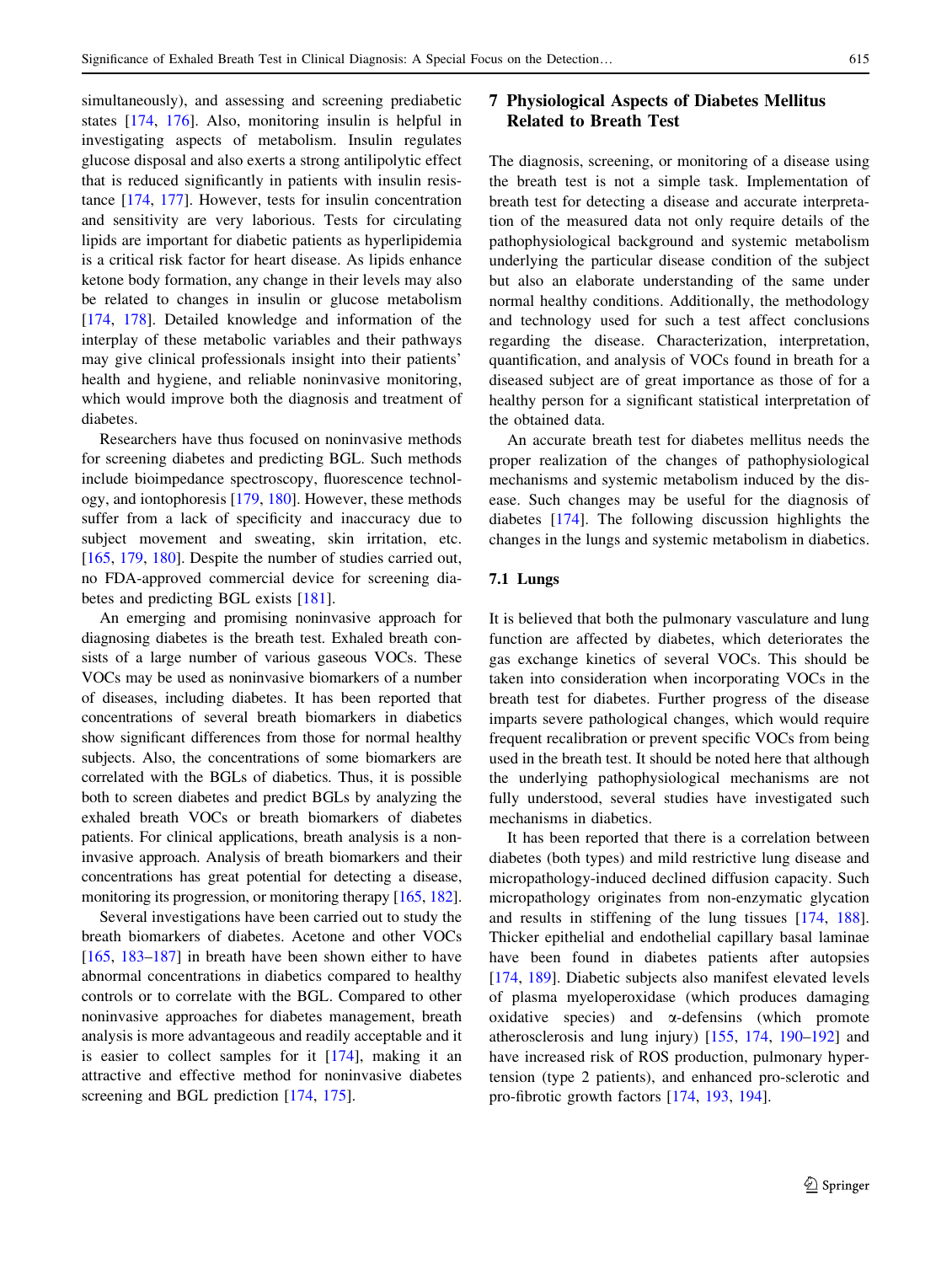## <span id="page-11-0"></span>7.2 Systemic Metabolism

The breath composition of diabetic subjects is changed due to the metabolic activities involved with the disease. Altered BGLs affect the breath VOC concentrations. Glucose may also indirectly affect other VOC levels. This can be exemplified by a variation in the rate of acetone formation due to hyperglycemia, induced by the associated suppressive effect of physiological compensatory hyperinsulinemia, which at its elevated stage characterizes type 2 diabetes and suppresses lipolysis [[174,](#page-17-0) [177\]](#page-17-0). Exhaled breath isoprene also changes due to alteration in cholesterol biosynthesis [\[74](#page-14-0), [174](#page-17-0)]. Thus, the variation in concentrations of ketones and other VOCs may be manifestations of the changing metabolism of glucose and insulin.

## 8 Relating Breath VOCs to Diabetes Mellitus

Several studies have been carried out to investigate exhaled breath VOCs related to diabetes mellitus. Breath analysis of diabetic subjects can provide information about their BGLs. Exhaled acetone has been reported to be an important biomarker of diabetes [\[195](#page-18-0)]. Since the 1960s, a

Table 4 VOCs found in breath of diabetes patients and healthy normal subjects

| Sl. no.      | <b>VOC</b>                                               | Type of                             | Applied method                                                                                                                       | Concentration (ppb) (range/median/mean) <sup>a</sup> |                                                                                                |  |
|--------------|----------------------------------------------------------|-------------------------------------|--------------------------------------------------------------------------------------------------------------------------------------|------------------------------------------------------|------------------------------------------------------------------------------------------------|--|
|              |                                                          | diabetes                            |                                                                                                                                      | Normal healthy subjects                              | Diabetes mellitus<br>patients                                                                  |  |
| $\mathbf{1}$ | Acetone [165, 174, 182,<br>200, 201, 214,<br>$223 - 226$ | Type 1<br>Type 1<br>and 2<br>Type 2 | Gas chromatography [214]<br>Sensor-array-based method<br>$\lceil 165 \rceil$<br>Solid-phase micro extraction<br>GC-MS analysis [223] | 44 [199] to 2744 [83]                                | 2200 [200] to 21000<br>$[165, 201]$ (type 1)<br>1760 $[165, 183]$ to<br>9400 [200] (type<br>2) |  |
| 2            | Ethylbenzene [174, 214]                                  | Type 1                              | Gas chromatography [214]                                                                                                             | 0.28 [208] to 18.38 [199]                            | NA                                                                                             |  |
| 3            | Xylene [174, 223]                                        | Type 2                              | Solid-phase micro extraction<br>GC-MS analysis [223]                                                                                 | $0.54 - 1.43$ [208]                                  | <b>NA</b>                                                                                      |  |
| 4            | Toluene [174, 223]                                       | Type 2                              | Solid-phase micro extraction<br>GC-MS analysis [223]                                                                                 | 1.45-37.21 [199]                                     | <b>NA</b>                                                                                      |  |
| 5            | Ethane [174, 227]                                        | Type 1<br>and 2                     | GC-MS analysis [227]                                                                                                                 | $0.51 - 1.02$ [216]                                  | <b>NA</b>                                                                                      |  |
| 6            | Pentane [174]                                            | Type 1<br>Type 1<br>and 2           | Gas chromatography [214]<br>GC-MS analysis [233]                                                                                     | 6.84-14.36 [199]                                     | <b>NA</b>                                                                                      |  |
| 7            | Propane [174, 214]                                       | Type 1                              | Gas chromatography [214]                                                                                                             | 3.71-19.98 [212]                                     | <b>NA</b>                                                                                      |  |
| 8            | Isoprene $[174]$                                         | Type 2                              | GC-MS analysis [212]                                                                                                                 | 12.71 [209] to 227 [210]                             | NA                                                                                             |  |
| 9            | Ethanol [174, 214]                                       | Type 1                              | Gas chromatography [214]                                                                                                             | 27 [217] to 216.1 [218]                              | <b>NA</b>                                                                                      |  |
| 10           | Methanol [174, 214]                                      | Type 1                              | Gas chromatography [214]                                                                                                             | 33.05-216.1 [218]                                    | <b>NA</b>                                                                                      |  |
| 11           | Isopropanol [223]                                        | Type 2                              | Solid-phase micro extraction<br>GC-MS analysis [223]                                                                                 | 3.21 [199] to 94.1 [13]                              | <b>NA</b>                                                                                      |  |
| 12           | 2,3,4-Trimethylhexane<br>$[223]$                         | Type 2                              | Solid-phase micro extraction<br>GC-MS analysis [223]                                                                                 | NA                                                   | NA                                                                                             |  |
| 13           | 2,6,8-Trimethyldecane<br>[223]                           | Type 2                              | Solid-phase micro extraction<br>GC-MS analysis [223]                                                                                 | <b>NA</b>                                            | <b>NA</b>                                                                                      |  |
| 14           | Tridecane [223]                                          | Type 2                              | Solid-phase micro extraction<br>GC-MS analysis [223]                                                                                 | <b>NA</b>                                            | <b>NA</b>                                                                                      |  |
| 15           | Undecane [223]                                           | Type 2                              | Solid-phase micro extraction<br>GC-MS analysis [223]                                                                                 | $0-4.83$ [219]                                       | <b>NA</b>                                                                                      |  |

NA not available in the literature

<sup>a</sup> Data in other units (e.g., nmol/l,  $\mu g/l$ , etc.) are converted to equivalent ppb unit, considering breath temperature at  $310^{\circ}$  K and following the conversation formula applied in Ref. [[212](#page-18-0)]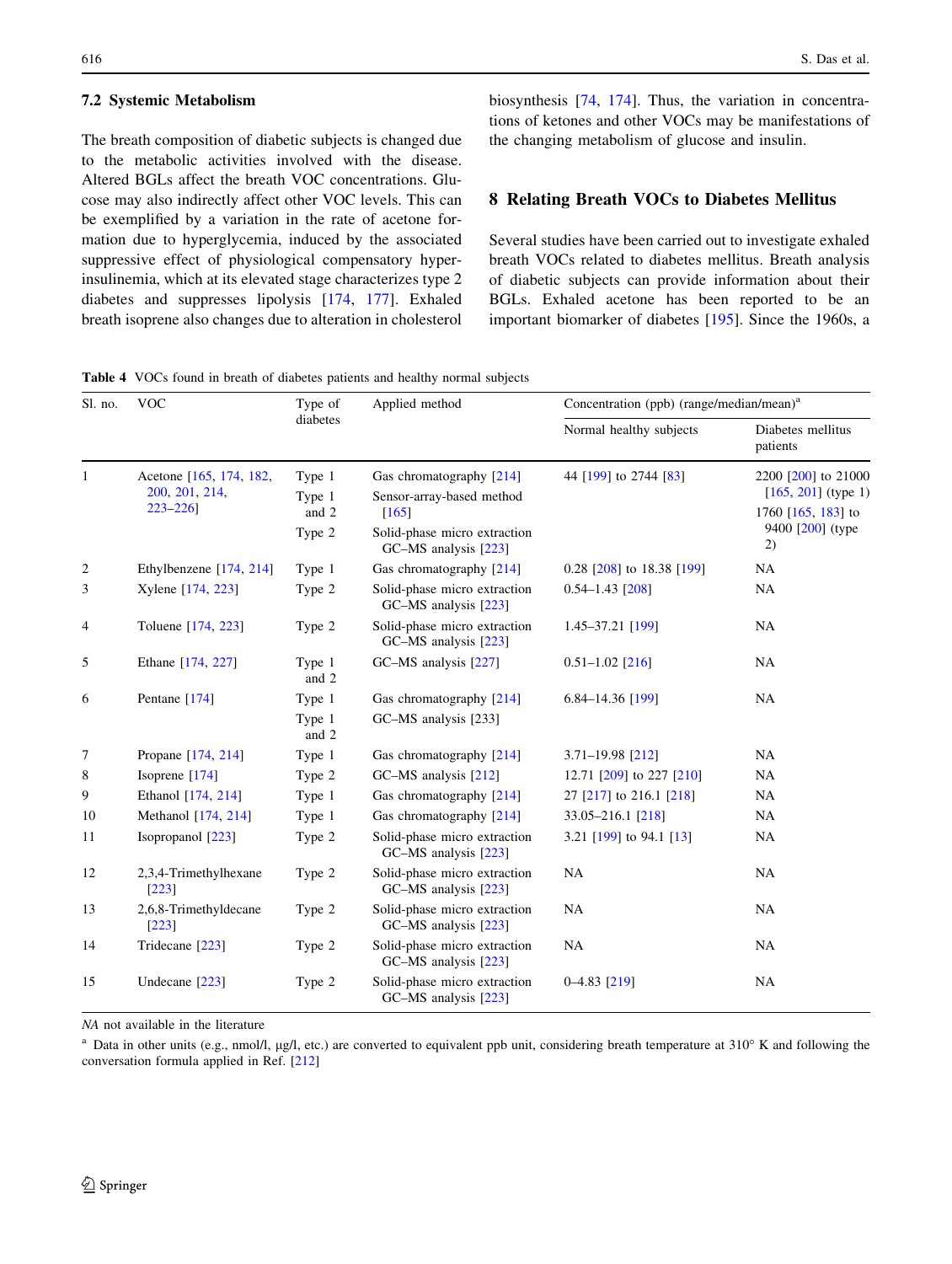<span id="page-12-0"></span>large number of studies have been conducted on the analysis of acetone in the expired breath of diabetics [\[195–197](#page-18-0)]. Breath acetone is linked to ketoacidosis [\[174](#page-17-0), [198](#page-18-0)]. Elevated levels of acetone in the blood and breath of diabetics are a key cause of the fruity or sweet smell of the subjects' expired breath [[195\]](#page-18-0). Studies have also found a high correlation between BGL and the concentration of breath acetone [[165,](#page-17-0) [185,](#page-18-0) [186](#page-18-0), [195](#page-18-0), [197,](#page-18-0) [198\]](#page-18-0) in patients with diabetes. The exhaled breath acetone concentration has been reported to be in the range of 0.044 ppm [[199\]](#page-18-0) to 2.744 ppm [\[83](#page-15-0)] for normal healthy subjects, 2.2 ppm  $[200]$  $[200]$  to 21 ppm  $[165, 201]$  $[165, 201]$  $[165, 201]$  for type 1 diabetes patients, and 1.76 ppm [[165,](#page-17-0) [183\]](#page-17-0) to 9.4 ppm [\[200](#page-18-0)] for type 2 diabetes patients. The elevation of acetone level indicates either a deficit of insulin in cells or cells' inability to effectively utilize available insulin [[28\]](#page-13-0). Breath acetone can thus serve as a potential noninvasive biomarker of diabetes [[28,](#page-13-0) [195\]](#page-18-0).

However, the determination of breath acetone concentration alone may not optimize the diagnosis of diabetes as this concentration is also affected by the degree of insulin resistance, diurnal fluctuations, lipolytic activity, diet nutrient composition, gender [[174](#page-17-0)], body exercise [\[28\]](#page-13-0), and fasting status [[28](#page-13-0), [174\]](#page-17-0). Studies have shown the presence of other breath VOCs in the diabetics' breath. A correlation between breath ethanol and BGL was reported by Galassetti et al. [\[195,](#page-18-0) [198\]](#page-18-0). Experiments on animals have also yielded interesting results. An elevated acetone level was found in obese mice after the application of a high-fat diet even after fasting [\[202\]](#page-18-0). Alteration in exhalation pattern and volatile metabolites was found during fasting and low-dose glucose treatment [\[203\]](#page-18-0). Hyperglycemia may influence medullary thyrotropin-releasing hormone stimulation of vagal outflow to the stomach [\[204\]](#page-18-0).

Table [4](#page-11-0) lists VOCs found in the exhaled breath of diabetes patients and normal healthy subjects. Few studies have reported the concentration ranges of breath VOCs, except for acetone, for diabetes mellitus patients.

# 9 Conclusion

This review paper reflects the research trends and developments of breath analysis in disease determination since 1966. The status of characteristic breath VOCs (mostly of systemic origin) at various physiological states was discussed. The advantages and limitations of breath tests and related analytical methods were highlighted. The application of breath VOC analysis to the diagnosis of diabetes mellitus was reviewed. 15 VOCs found in diabetics' breath were listed, along with a list of 50 VOCs and their concentration ranges for normal healthy persons. The concentration ranges of a few breath VOCs found in disease conditions (e.g., lung cancer) were also highlighted.

Despite the potential of breath tests for the clinical diagnosis of several diseases, such tests have some drawbacks. The major challenge limiting the application of breath analysis in the clinical domain is the lack of standardization in both breath collection  $[4, 5, 205]$  $[4, 5, 205]$  $[4, 5, 205]$  and analytical approaches [4, [205](#page-18-0), [206\]](#page-18-0), which contribute to the wide variations of reported analytical results [5, [99,](#page-15-0) [182](#page-17-0), [207\]](#page-18-0). Additionally, insight into the metabolic aspects and background physiology of breath VOCs and their exact contributions both to healthy and diseased states is required to justify their clinical importance from a diagnostic point of view. Breath tests are currently rarely used in clinical practice. However, it is expected that ongoing research and development in medical science and sensor-based analytical instrumentation in breathomics will establish breath analysis as a reliable approach for the detection and monitoring of various diseases.

Open Access This article is distributed under the terms of the Creative Commons Attribution 4.0 International License ([http://crea](http://creativecommons.org/licenses/by/4.0/) [tivecommons.org/licenses/by/4.0/\)](http://creativecommons.org/licenses/by/4.0/), which permits unrestricted use, distribution, and reproduction in any medium, provided you give appropriate credit to the original author(s) and the source, provide a link to the Creative Commons license, and indicate if changes were made.

## References

- 1. Francesco, F. D., Fuoco, R., Trivella, M. G., & Ceccarini, A. (2005). Breath analysis: Trends in techniques and clinical applications. Microchemical Journal, 79, 405–410.
- 2. Miekisch, W., Schubert, J. K., & Noeldge-Schomburg, G. F. E. (2004). Diagnostic potential of breath analysis—Focus on volatile organic compounds. Clinica Chimica Acta, 347, 25–39.
- 3. Dent, A. G., Sutedja, T. G., & Zimmerman, P. V. (2013). Exhaled breath analysis for lung cancer. Journal of Thoracic Disease. doi:[10.3978/j.issn.2072-1439.2013.08.44](http://dx.doi.org/10.3978/j.issn.2072-1439.2013.08.44).
- 4. Kim, K. H., Jahan, S. A., & Kabir, E. (2012). A review of breath analysis for diagnosis of human health. Trends in Analytical Chemistry, 33, 1–8.
- 5. Righettoni, M., Amann, A., & Pratsinis, S. E. (2015). Breath analysis by nanostructured metal oxides as chemo-resistive gas sensors. Materials Today, 18(3), 163-171.
- 6. Mazzatenta, A., Giulio, C. D., & Pokorski, M. (2013). Pathologies currently identified by exhaled biomarkers. Respiratory Physiology & Neurobiology, 187(1), 128–134.
- 7. Dummer, J., Storer, M., Swanney, M., McEwan, M., Scott-Thomas, A., Bhandari, S., et al. (2011). Analysis of biogenic volatile organic compounds in human health and disease. Trends in Analytical Chemistry, 30(7), 960–967.
- 8. Phillips, M. (1992). Breath tests in medicine. Scientific American, 267(1), 74–79.
- 9. Risby, T. H. (2002). Volatile organic compounds as markers in normal and diseased states. In N. Marczin & M. H. Yacoub (Eds.), Disease markers in exhaled breath (pp. 113–122). Amsterdam: IOS Press.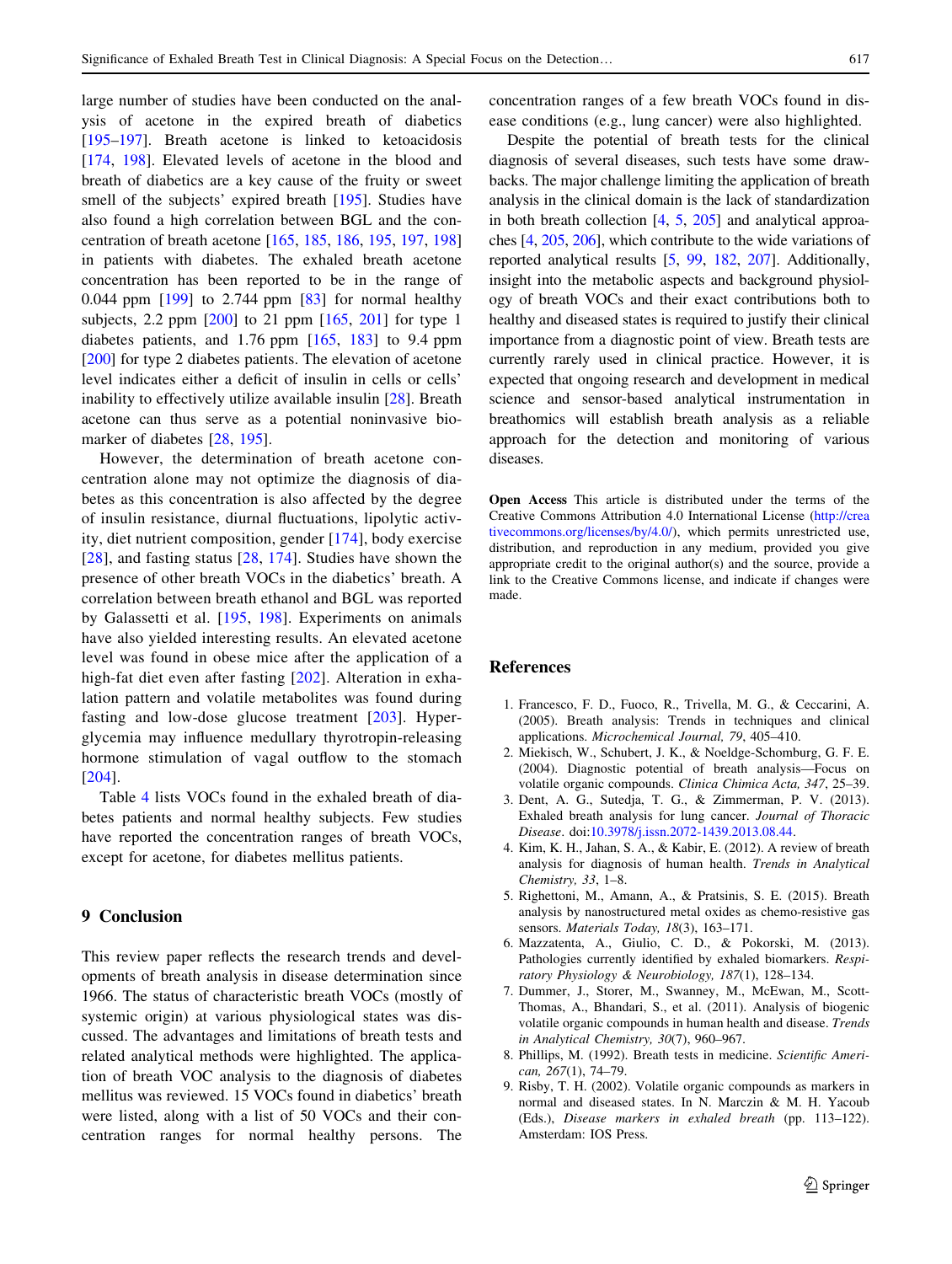- <span id="page-13-0"></span>10. Amann, A., Poupart, G., Telser, S., Ledochowski, M., Schmid, A., & Mechtcheriakov, S. (2004). Applications of breath gas analysis in medicine. International Journal of Mass Spectrometry, 239, 227–233.
- 11. Harger, R. N., Lamb, E. B., & Hulpieu, H. R. (1938). A rapid chemical test for intoxication employing breath—A new reagent for alcohol and a procedure for estimating the concentration of alcohol in the body from the ratio of alcohol to carbon dioxide in the breath. Journal of the American Medical Association, 110, 779–785.
- 12. Pauling, L., Robinson, A. B., Teranishi, R., & Cary, P. (1971). Quantitative analysis of urine vapor and breath by gas-liquid partition chromatography. Proceedings of the National Academy of Sciences of the United States of America, 68(10), 2374–2376.
- 13. Wehinger, A., Schmid, A., Mechtcheriakov, S., Ledochowski, M., Grabmer, C., Gastl, G. A., et al. (2007). Lung cancer detection by proton transfer reaction mass-spectrometric analysis of human breath gas. International Journal of Mass Spectrometry, 265, 49–59.
- 14. Amann, A., & Smith, D. (2005). Breath analysis for clinical diagnosis and therapeutic monitoring. Singapore: World Scientific Publishing Co., Pte. Ltd.
- 15. Phillips, M. (1997). Method for the collection and assay of volatile organic compounds in breath. Analytical Biochemistry, 247, 272–278.
- 16. Phillips, M., Herrera, J., Krishnan, S., Zain, M., Greenberg, J., & Cataneo, R. N. (1999). Variation in volatile organic compounds in the breath of normal humans. Journal of Chromatography B, 729, 75–88.
- 17. Costello, B. D. L., Amann, A., Al-Kateb, H., Flynn, C., Filipiak, W., Khalid, T., et al. (2014). A review of the volatiles from the healthy human body. Journal of Breath Research. doi[:10.1088/](http://dx.doi.org/10.1088/1752-7155/8/1/014001) [1752-7155/8/1/014001](http://dx.doi.org/10.1088/1752-7155/8/1/014001).
- 18. Agapiou, A., Amann, A., Mochalski, P., Statheropoulos, M., & Thomas, C. L. P. (2015). Trace detection of endogenous human volatile organic compounds for search, rescue and emergency applications. Trends in Analytical Chemistry, 66, 158–175.
- 19. Mazzone, P. J. (2008). Analysis of volatile organic compounds in the exhaled breath for the diagnosis of lung cancer. Journal of Thoracic Oncology, 3, 774–780.
- 20. Filipiak, W., Ruzsanyi, V., Mochalski, P., Filipiak, A., Bajtarevic, A., Ager, C., et al. (2012). Dependence of exhaled breath composition on exogenous factors, smoking habits and exposure to air pollutants. Journal of Breath Research. doi:[10.](http://dx.doi.org/10.1088/1752-7155/6/3/036008) [1088/1752-7155/6/3/036008.](http://dx.doi.org/10.1088/1752-7155/6/3/036008)
- 21. Mochalski, P., King, J., Klieber, M., Unterkofler, K., Hinterhuber, H., Baumann, M., et al. (2013). Blood and breath levels of selected volatile organic compounds in healthy volunteers. Analyst, 138(7), 2134–2145.
- 22. Mochalski, P., King, J., Haas, M., Unterkofler, K., Amann, A., & Mayer, G. (2014). Blood and breath profiles of volatile organic compounds in patients with end-stage renal disease. BMC Nephrology. doi:[10.1186/1471-2369-15-43.](http://dx.doi.org/10.1186/1471-2369-15-43)
- 23. Amann, A., Costello, B. D. L., Miekisch, W., Schubert, J., Buszewski, B., Pleil, J., et al. (2014). The human volatilome: Volatile organic compounds (VOCs) in exhaled breath, skin emanations, urine, feces and saliva. Journal of Breath Research. doi:[10.1088/1752-7155/8/3/034001](http://dx.doi.org/10.1088/1752-7155/8/3/034001).
- 24. Amann, A., Miekisch, W., Schubert, J., Buszewski, B., Ligor, T., Jezierski, T., et al. (2014). Analysis of exhaled breath for disease detection. Annual Review of Analytical Chemistry, 7, 455–482.
- 25. Phillips, M., Gleeson, K., Hughes, J. M. B., Greenberg, J., Cataneo, R. N., Baker, L., et al. (1999). Volatile organic compounds in breath as markers of lung cancer: A cross-sectional study. The Lancet, 353, 1930–1933.
- 26. King, J., Unterkofler, K., Teschl, G., Teschl, S., Koc, H., Hinterhuber, H., et al. (2011). A mathematical model for breath gas analysis of volatile organic compounds with special emphasis on acetone. Journal of Mathematical Biology, 63(5), 959–999.
- 27. Kalapos, M. P. (2003). On the mammalian acetone metabolism: From chemistry to clinical implications. Biochimica et Biophysica Acta (BBA)—General Subjects, 1621(2), 122–139.
- 28. Ye, M., Chien, P. J., Toma, K., Arakawa, T., & Mitsubayashi, K. (2015). An acetone bio-sniffer (gas phase biosensor) enabling assessment of lipid metabolism from exhaled breath. Biosensors & Bioelectronics, 73, 208–213.
- 29. Kalapos, M. P. (2014). Acetone. In P. Wexler (Ed.), Reference module in biomedical sciences, from encyclopedia of toxicology (3rd ed., pp. 36–39). London: Academic Press.
- 30. Ruzsanyi, V., Lederer, W., Seger, C., Calenic, B., Liedl, K. R., & Amann, A. (2014). Non- ${}^{13}CO_2$  targeted breath tests: A feasibility study. Journal of Breath Research. doi:[10.1088/1752-](http://dx.doi.org/10.1088/1752-7155/8/4/046005) [7155/8/4/046005.](http://dx.doi.org/10.1088/1752-7155/8/4/046005)
- 31. Antoshechkin, A. G. (2001). On intracellular formation of ethanol and its possible role in energy metabolism. Alcohol and Alcoholism, 36(6), 608.
- 32. Haffner, H. T., Graw, M., Besserer, K., Blickle, U., & Henbge, C. (1996). Endogenous methanol: Variability in concentration and rate of production. Evidence of a deep compartment? Forensic Science International, 79(2), 145–154.
- 33. Lindinger, W., Taucher, J., Jordan, A., Hansel, A., & Vogel, W. (1997). Endogenous production of methanol after the consumption of fruit. Alcoholism, Clinical and Experimental Research, 21(5), 939–943.
- 34. Karch, S. B. (2007). Drug abuse handbook (2nd ed.). New York: CRC Press.
- 35. Dorokhov, Y. L., Shindyapina, A. V., Sheshukova, E. V., & Komarova, T. V. (2015). Metabolic methanol: Molecular pathways and physiological roles. Physiological Reviews, 95, 603–644.
- 36. Kistler, M., Szymczak, W., Fedrigo, M., Fiamoncini, J., Höllriegl, V., Hoeschen, C., et al. (2014). Effects of diet-matrix on volatile organic compounds in breath in diet-induced obese mice. Journal of Breath Research. doi[:10.1088/1752-7155/8/1/](http://dx.doi.org/10.1088/1752-7155/8/1/016004) [016004.](http://dx.doi.org/10.1088/1752-7155/8/1/016004)
- 37. Cope, K., Risby, T., & Diehl, A. M. (2000). Increased gastrointestinal ethanol production in obese mice: Implications for fatty liver disease pathogenesis. Gastroenterology, 119, 1340–1347.
- 38. Davis, P. L., Cortivo, L. A. D., & Maturo, J. (1984). Endogenous isopropanol: Forensic and biochemical implications. Journal of Analytical Toxicology, 8, 209–212.
- 39. Quertemont, E., & Didone, V. (2006). Role of acetaldehyde in mediating the pharmacological and behavioral effects of alcohol. Alcohol Research & Health, 29(4), 258–265.
- 40. Lärstad, M. A., Torén, K., Bake, B., & Olin, A. C. (2007). Determination of ethane, pentane and isoprene in exhaled air— Effects of breath-holding, flow rate and purified air. Acta Physiologica, 189, 87–98.
- 41. Sarbacha, C., Stevensb, P., Whitingb, J., Pugetc, P., Humbert, M., Cohen-Kaminsky, S., et al. (2013). Evidence of endogenous volatile organic compounds as biomarkers of diseases in alveolar breath. Annales Pharmaceutiques Françaises, 71, 203-215.
- 42. Ross, B. M., Maxwell, R., & Glen, I. (2011). Increased breath ethane levels in medicated patients with schizophrenia and bipolar disorder are unrelated to erythrocyte omega-3 fatty acid abundance. Progress in Neuro-Psychopharmacology and Biological Psychiatry, 35, 446–453.
- 43. Kneepken, C. M. F., Lepage, G., & Roy, C. C. (1994). The potential of the hydrocarbon breath test as a measure of lipid peroxidation. Free Radical Biology and Medicine, 17, 127–160.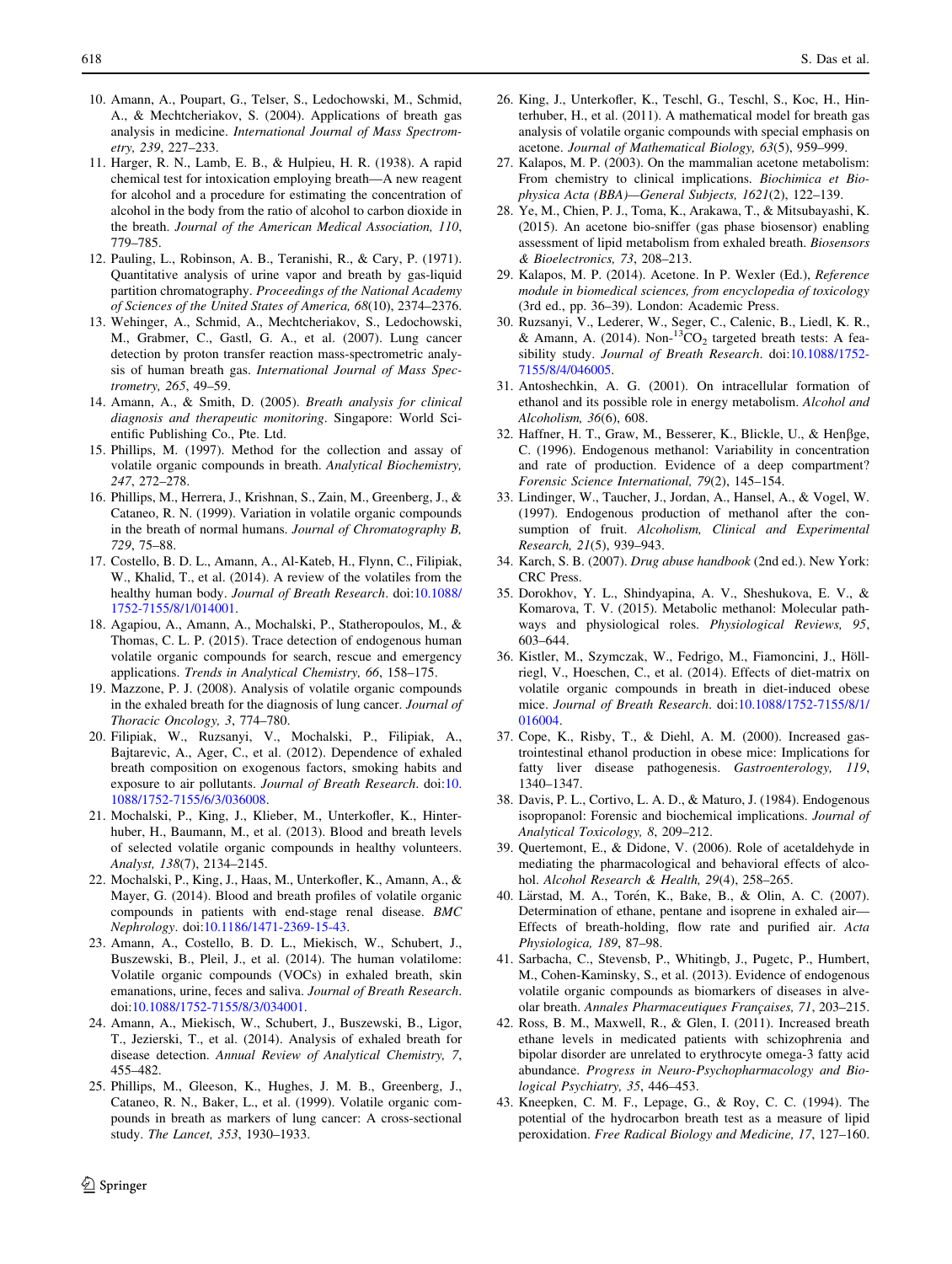- <span id="page-14-0"></span>44. Dumelin, E. E., & Tappel, A. L. (1977). Hydrocarbon gases produced during in vitro peroxidation of polyunsaturated fatty acids and decomposition of preformed hydroperoxides. Lipids, 12, 894–900.
- 45. Zhou, M., Liu, Y., & Duan, Y. (2012). Breath biomarkers in diagnosis of pulmonary diseases. Clinica Chimica Acta, 413, 1770–1780.
- 46. Aghdassi, E., & Allard, J. P. (2000). Breath alkanes as a marker of oxidative stress in different clinical conditions. Free Radical Biology and Medicine, 28, 880–886.
- 47. Phillips, M., Cataneo, R. N., Greenberg, J., Grodman, R., Gunawardena, R., & Naidu, A. (2003). Effect of oxygen on breath markers of oxidative stress. European Respiratory Journal, 21, 48–51.
- 48. Phillips, M., Cataneo, R. N., Greenberg, J., Gunawardena, R., & Rahbari-Oskoui, F. (2003). Increased oxidative stress in younger as well as in older humans. Clinica Chimica Acta, 328, 83–86.
- 49. Pryor, W. A. (1982). Free radical biology: Xenobiotics, cancer and aging. Annals of the New York Academy of Sciences, 339,  $1 - 22$
- 50. Schreck, R., Rieber, P., & Baeuerle, P. A. (1991). Reactive oxygen intermediates as apparently widely used messengers in the activation of the NF-kb transcription factor and HIV-1. The EMBO Journal, 10(8), 2247–2258.
- 51. Harris, M. L., Schiller, H. J., Reilly, P. M., Donowitz, M., Grisham, M. B., & Bulkley, G. B. (1992). Free radicals and other reactive oxygen metabolites in inflammatory bowel disease. Cause, consequence, or epiphenomena? Pharmacology & Therapeutics, 53(3), 375–408.
- 52. Mitsui, T., & Kondo, T. (2003). Inadequacy of theoretical basis of breath methylated alkane contour for assessing oxidative stress. Clinica Chimica Acta, 333(1), 91.
- 53. Risby, T. H., & Sehnert, S. S. (1999). Clinical application of breath biomarkers of oxidative stress status. Free Radical Biology and Medicine, 27, 1182–1192.
- 54. Kohlmüller, D., & Kochen, W. (1993). Is n-pentane really an index of lipid peroxidation in humans and animals? A methodological reevaluation. Analytical Biochemistry, 210(2), 268–276.
- 55. Paredi, P., Kharitonov, S. A., & Barnes, P. J. (2000). Elevation of exhaled ethane concentration in asthma. American Journal of Respiratory and Critical Care Medicine, 162, 1450–1454.
- 56. Paredi, P., Kharitonov, S. A., Leak, D., Shah, P. L., Cramer, D., Hodson, M. E., et al. (2000). Exhaled ethane is elevated in cystic fibrosis and correlates with carbon monoxide levels and airway obstruction. American Journal of Respiratory and Critical Care Medicine, 161, 1247–1251.
- 57. Paredi, P., Kharitonov, S. A., Leak, D., Ward, S., Cramer, D., & Barnes, P. J. (2000). Exhaled ethane, a marker of lipid peroxidation, is elevated in chronic obstructive pulmonary disease. American Journal of Respiratory and Critical Care Medicine, 162, 369–373.
- 58. Olopade, C. O., Zakkar, M., Swedler, W. I., & Rubinstein, I. (1997). Exhaled pentane levels in acute asthma. Chest, 111, 862–865.
- 59. Conkle, J. P., Camp, B. J., & Welch, B. E. (1975). Trace composition of human respiratory gas. Archives of Environmental Health, 30, 290–295.
- 60. Gelmont, D., Stein, R. A., & Mead, J. F. (1981). Isoprene—The main hydrocarbon in human breath. Biochemical and Biophysical Research Communications, 99, 1456–1460.
- 61. Cikach, F. S., Jr., & Dweik, R. A. (2012). Cardiovascular biomarkers in exhaled breath. Progress in Cardiovascular Diseases, 55, 34–43.
- 62. Meinardi, S., Jin, K. B., Barletta, B., Blake, D. R., & Vaziri, N. D. (2013). Exhaled breath and fecal volatile organic biomarkers

of chronic kidney disease. Biochimica et Biophysica Acta, 1830, 2531–2537.

- 63. Sharkey, T. D., Wiberley, A. E., & Donohue, A. R. (2008). Isoprene emission from plants: Why and how. Annals of Botany, 101, 5–18.
- 64. King, J., Koc, H., Unterkofler, K., Mochalski, P., Kupferthaler, A., Teschl, G., et al. (2010). Physiological modeling of isoprene dynamics in exhaled breath. Journal of Theoretical Biology, 267, 626–637.
- 65. Betyia, E. D., & Porter, J. W. (1976). Biochemistry of polyisoprenoid biosynthesis. Annual Review of Biochemistry, 45, 113–142.
- 66. Deneris, E. S., Stein, R. A., & Mead, J. F. (1984). In vitro biosynthesis of isoprene from mevalonate utilizing a rat liver cytosolic fraction. Biochemical and Biophysical Research Communications, 123(2), 691–696.
- 67. King, J., Mochalski, P., Unterkofler, K., Teschl, G., Klieber, M., Stein, M., et al. (2012). Breath isoprene: Muscle dystrophy patients support the concept of a pool of isoprene in the periphery of the human body. Biochemical and Biophysical Research Communications, 423, 526–530.
- 68. Kuzma, J., Nemecek-Marshall, M., Pollock, W. H., & Fall, R. (1995). Bacteria produce the volatile hydrocarbon isoprene. Current Microbiology, 30, 97–103.
- 69. Stone, B. G., Besse, T. J., Duane, W. C., Evans, C. D., & DeMaster, E. G. (1993). Effect of regulating cholesterol biosynthesis on breath isoprene excretion in men. Lipids, 28(8), 705–708.
- 70. Scholpp, J., Schubert, J. K., Miekisch, W., & Geiger, K. (2002). Breath markers and soluble lipid peroxidation markers in critically ill patients. Clinical Chemistry and Laboratory Medicine, 40, 587–594.
- 71. McGrath, L. T., Patrick, R., Mallon, P., Dowey, L., Silke, B., Norwood, W., et al. (2000). Breath isoprene during acute respiratory exacerbation in cystic fibrosis. European Respiratory Journal, 16, 1065–1069.
- 72. Nelson, N., Lagesson, V., Nosratabadi, A. R., Ludvigsson, J., & Tagesson, C. (1998). Exhaled isoprene and acetone in newborn infants and in children with diabetes mellitus. Pediatric Research. doi[:10.1203/00006450-199809000-00016](http://dx.doi.org/10.1203/00006450-199809000-00016).
- 73. King, J., Kupferthaler, A., Unterkofler, K., Koc, H., Teschl, S., Teschl, G., et al. (2009). Isoprene and acetone concentration profiles during exercise on an ergometer. Journal of Breath Research. doi[:10.1088/1752-7155/3/2/027006.](http://dx.doi.org/10.1088/1752-7155/3/2/027006)
- 74. Salerno-Kennedy, R., & Cashman, K. D. (2005). Potential applications of breath isoprene as a biomarker in modern medicine: A concise overview. Wiener Klinische Wochenschrift, 117, 180–186.
- 75. Amann, A., Corradi, M., Mazzone, P., & Mutti, A. (2011). Lung cancer biomarkers in exhaled breath. Expert Review of Molecular Diagnostics., 11(2), 207–217.
- 76. Scislowski, P. W. D., & Pickard, K. (1994). The regulation of transaminative flux of methionine in rat liver mitochondria. Achieves of Biochemestry and Biophysics, 314(2), 412–416.
- 77. Van den Velde, S., Nevens, F., Van Hee, P., van Steenberghe, D., & Quirynen, M. (2008). GC–MS analysis of breath odor compounds in liver patients. Journal of Chromatography B, 875(2), 344–348.
- 78. Tangerman, A., Meuwese-Arends, M. T., & van Tongeren, J. H. M. (1983). A new sensitive assay for measuring volatile sulphur compounds in human breath by Tenax trapping and gas chromatography and its application in liver cirrhosis. Clinica Chimica Acta, 130(1), 103–110.
- 79. Tangerman, A., Meuwese-Arends, M. T., & Jansen, J. B. (1994). Cause and composition of foetor hepaticus. The Lancet, 343(8895), 483.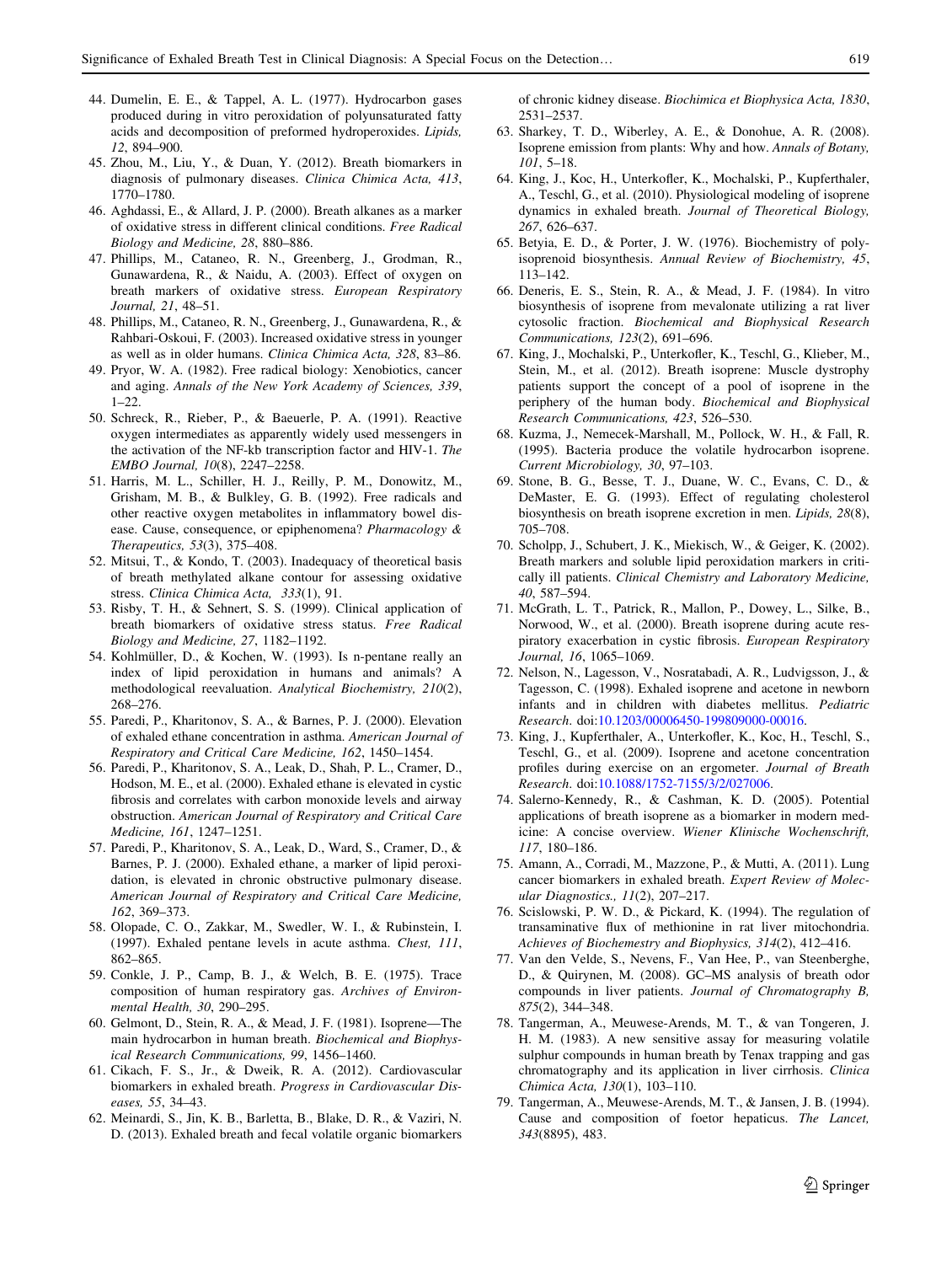- <span id="page-15-0"></span>80. Smith, A., Heckelman, P. A., O'Neil, M. J., & Budavari, S. (2001). The Merck index. Rahway, NJ: Merck Publishing.
- 81. Filipiak, W., Sponring, A., Baur, M. M., Ager, C., Filipiak, A., Wiesenhofer, H., et al. (2012). Characterization of volatile metabolites taken up by or released from Streptococcus pneumoniae and Haemophilus influenzae by using GC–MS. Microbiology, 158, 3044–3053.
- 82. Simenhoff, M. L., Burke, J. F., Saukkonen, J. J., Ordinario, A. T., & Doty, R. (1977). Biochemical profile or uremic breath. The New England Journal of Medicine., 297, 132–135.
- 83. Turner, C., Španěl, P., & Smith, D. (2006). A longitudinal study of ammonia, acetone and propanol in the exhaled breath of 30 subjects using selected ion flow tube mass spectrometry, SIFT-MS. Physiological Measurement, 27(4), 321–337.
- 84. Davies, S., Spanel, P., & Smith, D. (1997). Quantitative analysis of ammonia on the breath of patients in end-stage renal failure. Kidney International, 52, 223–228.
- 85. Schroedinger, E. (1944). What's life?. New York: Cambridge University Press.
- 86. Aksenov, A. A., Gojova, A., Zhao, W., Morgan, J. T., Sankaran, S., Sandrock, C. E., et al. (2012). Characterization of volatile organic compounds in human leukocyte antigen heterologous expression systems: A cell's 'chemical odor fingerprint'. ChemBioChem, 13(7), 1053–1059.
- 87. Wlodzimirow, K. A., Abu-Hanna, A., Schultz, M. J., Maas, M. A., Bos, L. D., Sterk, P. J., et al. (2014). Exhaled breath analysis with electronic nose technology for detection of acute liver failure in rats. Biosensors & Bioelectronics, 53, 129–134.
- 88. Davies, M. P., Barash, O., Jeries, R., Peled, N., Ilouze, M., Hyde, R., et al. (2014). Unique volatolomic signatures of TP53 and KRAS in lung cells. British Journal of Cancer, 111, 1213–1221.
- 89. Fens, N., van der Schee, M. P., Brinkman, P., & Sterk, P. J. (2013). Exhaled breath analysis by electronic nose in airways disease. Established issues and key questions. Clinical and Experimental Allergy, 43(7), 705–715.
- 90. Gorham, K. A., Sulbaek Andersen, M. P., Meinardi, S., Delfino, R. J., Staimer, N., Tjoa, T., et al. (2009). Ethane and n-pentane in exhaled breath are biomarkers of exposure not effect. Biomarkers, 14(1), 17–25.
- 91. Pleil, J. D., Pleil, J. D., Stiegel, M. A., & Risby, T. H. (2013). Clinical breath analysis: Discriminating between human endogenous compounds and exogenous (environmental) chemical confounders. Journal of Breath Research. doi[:10.1088/](http://dx.doi.org/10.1088/1752-7155/7/3/037110) [1752-7155/7/3/037110](http://dx.doi.org/10.1088/1752-7155/7/3/037110).
- 92. Bos, L. D., Sterk, P. J., & Schultz, M. J. (2013). Volatile metabolites of pathogens: A systematic review. PLoS Pathogens. doi[:10.1371/journal.ppat.1003311.](http://dx.doi.org/10.1371/journal.ppat.1003311)
- 93. Schulz, S., & Dickschat, J. S. (2007). Bacterial volatiles: The smell of small organisms. Natural Product Report, 24, 814–842.
- 94. Libardoni, M., Stevens, P. T., Waite, J. H., & Sacks, R. (2006). Analysis of human breath samples with a multi-bed sorption trap and comprehensive two-dimensional gas chromatography  $(GC \times GC)$ . Journal of Chromatography B, 842, 13-21.
- 95. Lehman-McKeeman, L. D. (2013). Absorption, distribution, and excretion of toxicants. In C. D. Klaassen (Ed.), Casarett and Dowll's toxicology: The basic science of poisons (pp. 153–183). New York: McGraw-Hill Education.
- 96. Wilson, H. K. (1986). Breath analysis: Physiological basis and sampling techniques. Scandinavian Journal of Work, Environment & Health, 12(3), 174–192.
- 97. Buszewski, B., Kęsy, M., Ligor, T., & Amann, A. (2007). Human exhaled air analytics: Biomarkers of diseases. Biomedical Chromatography, 21, 553–566.
- 98. Miekisch, W., & Schubert, J. K. (2006). From highly sophisticated analytical techniques to life-saving diagnostics: Technical

 $\textcircled{2}$  Springer

developments in breath Analysis. Trends in Analytical Chemistry, 25(7), 665–673.

- 99. Cao, W., & Duan, Y. (2006). Breath analysis: Potential for clinical diagnosis and exposure assessment. Clinical Chemistry, 52(5), 800–811.
- 100. Alonso, M., & Sanchez, J. M. (2013). Analytical challenges in breath analysis and its application to exposure monitoring. Trends in Analytical Chemistry, 44, 78–89.
- 101. Mandy, M., Cornelia, F., Malgorzata, L., Oliver, S., Achim, S., & Dorothee, S. (2012). Volatile organic compounds (VOCs) in exhaled breath of patients with breast cancer in a clinical setting. Ginekologia Polska, 83, 730–736.
- 102. Andreoni, K. A., Kazui, M., Cameron, D. E., Nyhan, D., Sehnert, S. S., Rohde, C. A., et al. (1999). Ethane: A marker of lipid peroxidation during cardiopulmonary bypass in humans. Free Radical Biology and Medicine, 26, 439–444.
- 103. Kazui, M., Andreoni, K. A., Williams, G. M., Perler, B. A., Bulkley, G. B., Beatti, C., et al. (1994). Visceral lipid peroxidation occurs at reperfusion after supraceliac aortic crossclamping. Journal of Vascular Surgery, 19, 473–477.
- 104. Kazui, M., Andreoni, K. A., Norris, E. J., Klein, A. S., Burdick, J. F., Beattie, C., et al. (1992). Breath ethane: A specific indicator of freeradical-mediated lipid peroxidation following reperfusion of the ischemic liver. Free Radical Biology and Medicine, 13, 509–515.
- 105. Weitz, Z. W., Birnbaum, A. J., Skosey, J. L., Sobotka, P. A., & Zarling, E. J. (1991). High breath pentane concentrations during acute myocardial infarction. The Lancet, 337, 933–935.
- 106. Mendis, S., Sobotka, P. A., Leja, F. L., & Euler, D. E. (1995). Breath pentane and plasma lipid peroxides in ischemic heart disease. Free Radical Biology and Medicine, 19, 679–684.
- 107. McGrath, L. T., Patrick, R., & Silke, B. (2001). Breath isoprene in patients with heart failure. European Journal of Heart Failure, 3, 423–427.
- 108. Schubert, J. K., Müller, W. P., Benzing, A., & Geiger, K. (1998). Application of a new method for analysis of exhaled gas in critically ill patients. Intensive Care Medicine, 24(5), 415–421.
- 109. Senthilmohan, S. T., McEwan, M. J., Wilson, P. F., Milligan, D. B., & Freeman, C. G. (2001). Real time analysis of breath volatiles using SIFT-MS in cigarette smoking. Redox Report: Communications in Free Radical Research, 6, 185–187.
- 110. Trovarelli, G., Brunori, F., De Medio, G. E., Timio, M., Lippi, G., Pelli, M. A., et al. (2001). Onset, time course and persistence of increased heamodialysis-induced breath isoprene emission. Nephron, 88, 44–47.
- 111. Sehnert, S. S., Jiang, L., Burdick, J. F., & Risby, T. H. (2002). Breath biomarkers for detection of human liver diseases: Preliminary study. Biomarkers, 7(2), 174–187.
- 112. Tangerman, A., Meuwese-Arends, M. T., & van Tongeren, J. H. (1985). New methods for the release of volatile sulfur compounds from human serum: Its determination by Tenax trapping and gas chromatography and its application in liver diseases. Journal of Laboratory and Clinical Medicine, 106(2), 175–182.
- 113. Lebovitz, H. E. (1995). Diabetic ketoacidosis. The Lancet, 345, 767–772.
- 114. Kearney, D. J., Hubbard, T., & Putnam, D. (2002). Breath ammonia measurement in helicobacter pylori infection. Digestive Diseases and Sciences, 47(11), 2523–2530.
- 115. Kundra, A., Jain, A., Banga, A., Bajaj, G., & Kar, P. (2005). Evaluation of plasma ammonia levels in patients with acute liver failure and chronic liver disease and its correlation with the severity of hepatic encephalopathy and clinical features of raised intracranial tension. Clinical Biochemistry, 38, 696–699.
- 116. Seiler, N. (2002). Ammonia and Alzheimer's disease. Neurochemistry International, 41, 189–207.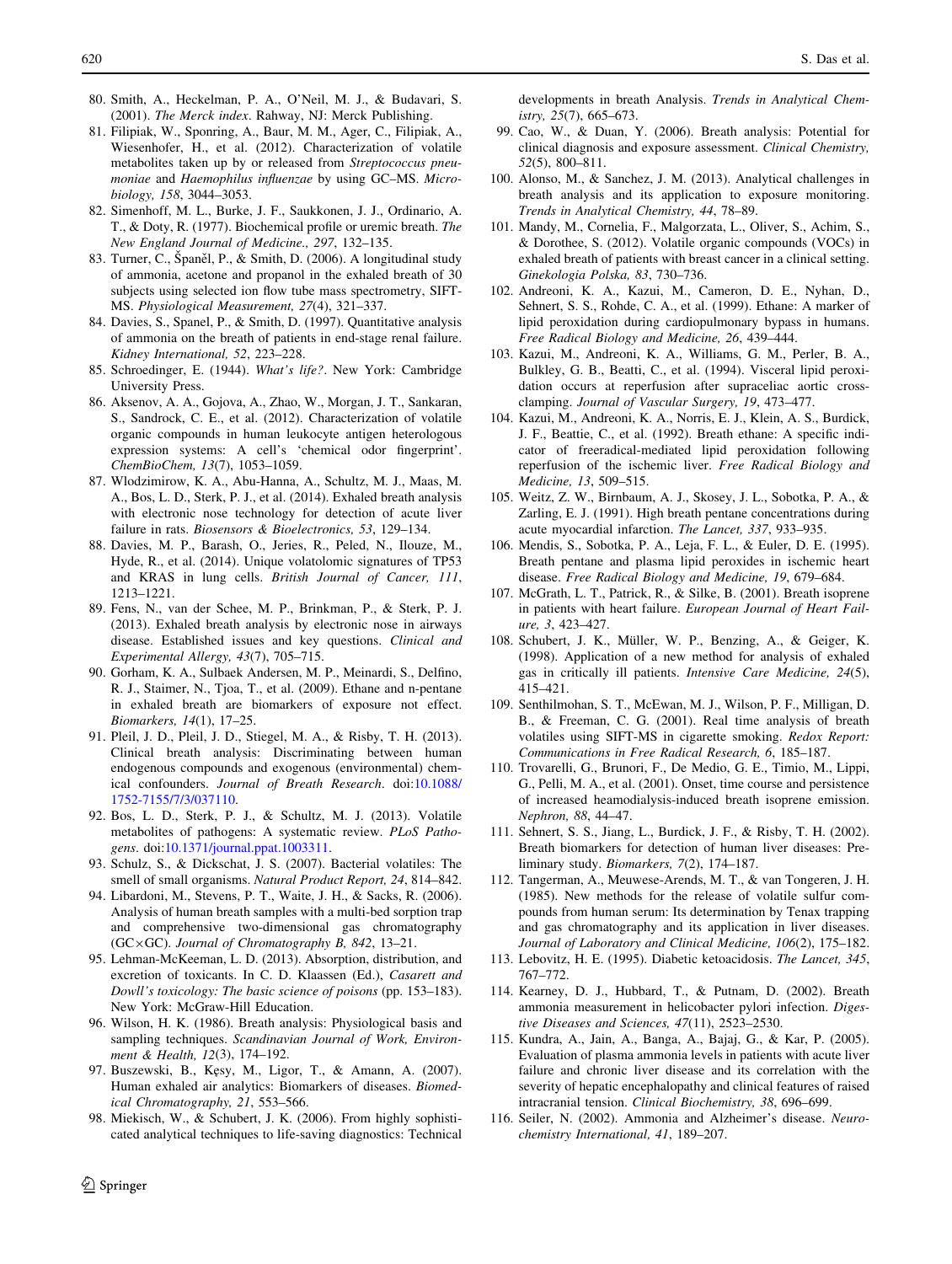- <span id="page-16-0"></span>117. Humphreys, L., Orme, R. M. L'. E., Moore, P., Charaklias, N., Sahgal, N., Pont, N. P., et al. (2011). Electronic nose analysis of bronchoalveolar lavage fluid. European Journal of Clinical Investigation, 41, 52–58.
- 118. Hockstein, N. G., Thaler, E. R., Torigian, D., Miller, W. T., Jr., Deffenderfer, O., & Hanson, C. W. (2004). Diagnosis of pneumonia with an electronic nose: Correlation of vapor signature with chest computed tomography scan findings. The Laryngoscope, 114, 1701–1705.
- 119. Hanson, C. W., & Thaler, E. R. (2005). Electronic nose prediction of clinical pneumonia score: Biosensors and microbes. Anesthesiology, 102, 63–68.
- 120. Fens, N., Roldaan, A. C., van der Schee, M. P., Boksem, R. J., Zwinderman, A. H., Bel, E. H., et al. (2011). External validation of exhaled breath profiling using an electronic nose in the discrimination of asthma with fixed airways obstruction and chronic obstructive pulmonary disease. Clinical and Experimental Allergy, 41, 1371–1378.
- 121. Fens, N., Zwinderman, A. H., van der Schee, M. P., de Nijs, S. B., Dijkers, E., Roldaan, A. C., et al. (2009). Exhaled breath profiling enables discrimination of chronic obstructive pulmonary disease and asthma. American Journal of Respiratory and Critical Care Medicine, 180, 1076–1082.
- 122. Valera, J. S., Togores, B., & Cosio, B. G. (2012). Use of the electronic nose for diagnosing respiratory diseases. Archivos de Bronconeumología, 48(6), 187-188.
- 123. Dragonieri, S., Schot, R., Mertens, B. J. A., Le Cessie, S., Gauw, S. A., Spanevello, A., et al. (2007). An electronic nose in the discrimination of patients with asthma and controls. Journal of Allergy and Clinical Immunology, 120(4), 856–862.
- 124. Montuschi, P., Santonico, M., Mondino, C., Pennazza, G., Mantini, G., Martinelli, E., et al. (2010). Diagnostic performance of an electronic nose, fractional exhaled nitric oxide, and lung function testing in asthma. Chest, 137(4), 790–796.
- 125. Kolk, A., Hoelscher, M., Maboko, L., Jung, J., Kuijper, S., Cauchi, M., et al. (2010). Electronic-nose technology using sputum samples in diagnosis of patients with tuberculosis. Journal of Clinical Microbiology, 48(11), 4235–4238.
- 126. Bruins, M., Rahim, Z., Bos, A., van de Sande, W. W. J., Endtz, H. P., van Belkum, A., et al. (2013). Diagnosis of active tuberculosis by e-nose analysis of exhaled air. Tuberculosis, 93, 232–238.
- 127. Phillips, M., Cataneo, R. N., Condos, R., Ring Erickson, G. A., Greenberg, J., La Bombardi, V., et al. (2007). Volatile biomarkers of pulmonary tuberculosis in the breath. Tuberculosis, 87, 44–52.
- 128. Greulich, T., Hattesohl, A., Grabisch, A., Koepke, J., Schmid, S., Noeske, S., et al. (2013). Detection of obstructive sleep apnoea by an electronic nose. European Respiratory Journal, 42, 145–155.
- 129. Benedek, P., Lázár, Z., Bikov, A., Kunos, L., Katona, G., & Horváth, I. (2013). Exhaled biomarker pattern is altered in children with obstructive sleep apnoea syndrome. International Journal of Pediatric Otorhinolaryngology, 77, 1244–1247.
- 130. Kunos, L., Bikov, A., Lazar, Z., Korosi, B. Z., Benedek, P., Losonczy, G., et al. (2015). Evening and morning exhaled volatile compound patterns are different in obstructive sleep apnoea assessed with electronic nose. Sleep and Breathing, 19(1), 247–253.
- 131. Machado, R. F., Laskowski, D., Deffenderfer, O., Burch, T., Zheng, S., Mazzone, P. J., et al. (2005). Detection of lung cancer by sensor array analyses of exhaled breath. American Journal of Respiratory and Critical Care Medicine, 171, 1286–1291.
- 132. Dragonieri, S., Annema, J. T., Schot, R., van der Schee, M. P. C., Spanevello, A., Carratú, P., et al. (2009). An electronic

nose in the discrimination of patients with non-small cell lung cancer and COPD. Lung Cancer, 64, 166–170.

- 133. Di Natale, C., Macagnano, A., Martinelli, E., Paolesse, R., D'Arcangelo, G., Roscioni, R., et al. (2003). Lung cancer identification by the analysis of breath by means of an array of non-selective gas sensors. Biosensors & Bioelectronics, 18, 1209–1218.
- 134. Chen, X., Cao, M., Li, Y., Hu, W., Wang, P., Ying, K., et al. (2007). A study of an electronic nose for detection of lung cancer based on surface acoustic wave sensors and image recognition method. Measurement Science & Technology, 16, 1535–1546.
- 135. Van Berkel, J. J., Dallinga, J. W., Möller, G. M., Godschalk, R. W., Moonen, E. J., Wouters, E. F., et al. (2010). A profile of volatile organic com-pounds in breath discriminates COPD patients from controls. Respiratory Medicine, 104, 557–563.
- 136. Boots, A. W., van Berkel, J. J., Dallinga, J. W., Smolinska, A., Wouters, E. F., & van Schooten, F. J. (2012). The versatile use of exhaled volatile organic compounds in human health and disease. Journal of Breath Research. doi:[10.1088/1752-7155/6/](http://dx.doi.org/10.1088/1752-7155/6/2/027108) [2/027108.](http://dx.doi.org/10.1088/1752-7155/6/2/027108)
- 137. Mieth, M., Schubert, J. K., Gröger, T., Sabel, B., Kischkel, S., Fuchs, P., et al. (2010). Automated needle trap heart-cut GC/MS and needle trap comprehensive two-dimensional GC/TOF-MS for breath gas analysis in the clinical environment. Analytical Chemistry, 82, 2541–2551.
- 138. Awano, S., Koshimune, S., Kurihara, E., Gohara, K., Sakai, A., Soh, I., et al. (2004). The assessment of methyl mercaptan, an important clinical marker for the diagnosis of oral malodor. Journal of Dentistry, 32(7), 555–559.
- 139. Chambers, S. T., Shyre, M., Murdoch, D. R., McCartin, F., & Epton, M. J. (2009). Detection of 2-pentylfuran in the breath of patients with Aspergillus fumigatus. Medical Mycology, 47(5), 468–476.
- 140. Syhre, M., Scotter, J., & Chambers, S. T. (2008). Investigation into the production of 2-pentylfuran by Aspergillus fumigatus and other respiratory pathogens in vitro and human breath samples. Medical Mycology, 46(3), 209-215.
- 141. Hansel, A., Jordana, A., Holzingera, R., Prazellera, P., Vogel, W., & Lindingera, W. (1995). Proton transfer reaction mass spectrometry: On-line trace gas analysis at ppb level. International Journal of Mass Spectrometry and Ion Processes, 149–150, 609–619.
- 142. Prazeller, P., Palmer, P. T., Boscaini, E., Jobson, T., & Alexander, M. (2003). Proton transfer reaction ion trap mass spectrometer. Rapid Communications in Mass Spectrometry, 17, 1593–1599.
- 143. Harrison, G. R., Critchley, A. D., Mayhew, C. A., & Thompson, J. M. (2003). Real-time breath monitoring of propofol and its volatile metabolites during surgery using a novel mass spectrometric technique: a feasibility study. British Journal of Anaesthesia, 91(6), 797–799.
- 144. Moser, B., Bodrogi, F., Eibl, G., Lechner, M., Rieder, J., & Lirk, P. (2005). Mass spectrometric profile of exhaled breath-field study by PTR-MS. Respiratory Physiology & Neurobiology, 145, 295–300.
- 145. Lirk, P., Bodrogi, F., Raifer, H., Greiner, K., Ulmer, H., & Rieder, J. (2003). Elective haemodialysis increases exhaled isoprene. Nephrology, Dialysis, Transplantation, 18, 937–941.
- 146. Smith, D., & Spaněl, P. (2011). Ambient analysis of trace compounds in gaseous media by SIFT-MS. Analyst, 136(10), 2009–2032.
- 147. Španěl, P., & Smith, D. (2011). Progress in SIFT-MS: Breath analysis and other applications. Mass Spectrometry Reviews, 30(2), 236–267.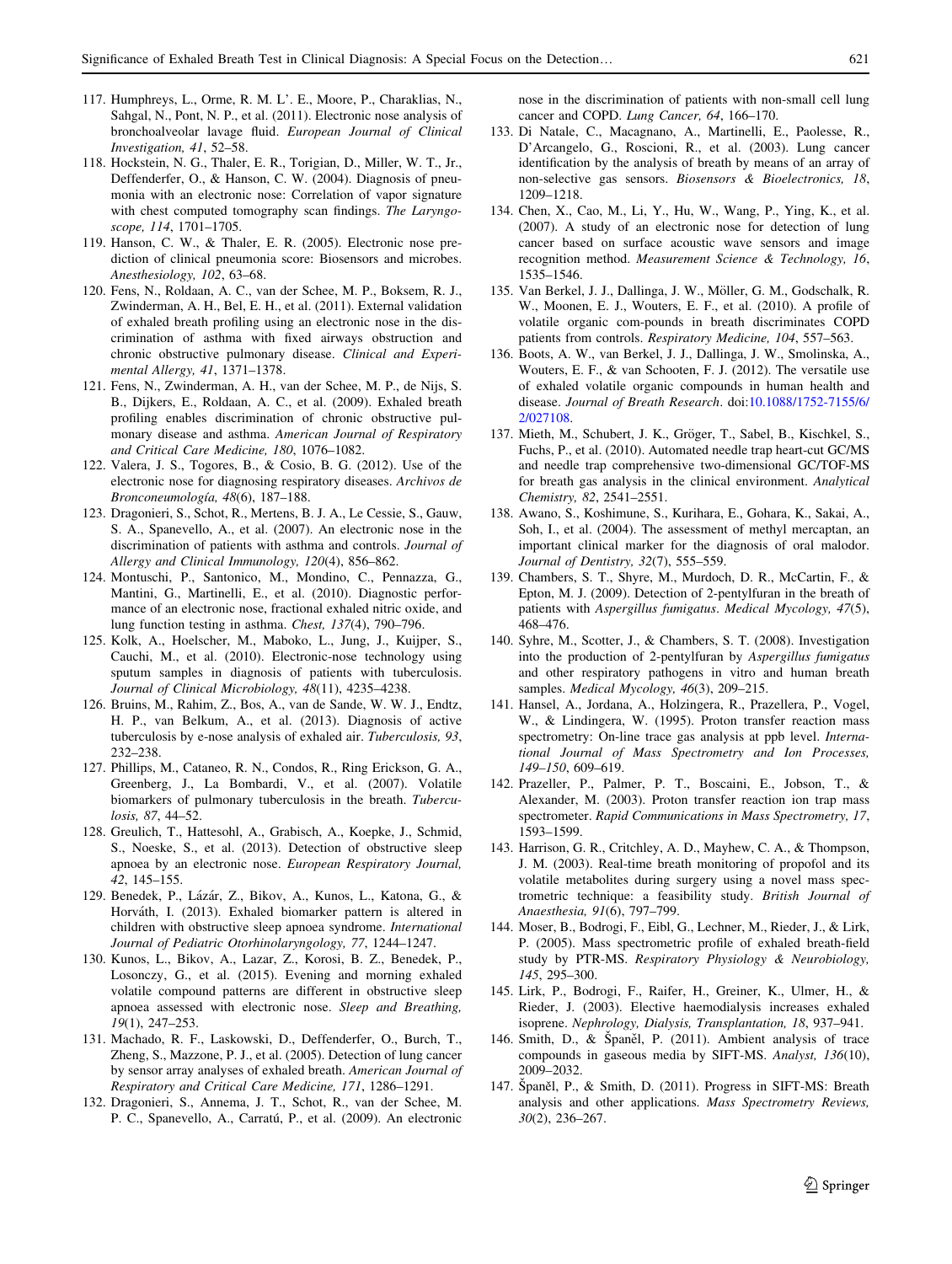- <span id="page-17-0"></span>148. Prince, B. J., Milligan, D. B., & McEwan, M. J. (2010). Application of selected ion flow tube mass spectrometry to realtime atmospheric monitoring. Rapid Communications in Mass Spectrometry, 24(12), 1763–1769.
- 149. Davis, B. M., Senthilmohan, S. T., Wilson, P. F., & McEwan, M. J. (2005). Major volatile compounds in head-space above olive oil analysed by selected ion flow tube mass spectrometry. Rapid Communications in Mass Spectrometry, 19(16), 2272–2278.
- 150. Tang, Z., Liu, Y., & Duan, Y. (2015). Breath analysis: Technical developments and challenges in the monitoring of human exposure to volatile organic compounds. Journal of Chromatography B, 1002, 285–299.
- 151. Persaud, K. C., Khaffaf, S. M., Payne, J. S., Pisanelli, A. M., Lee, D. H., & Byun, H. G. (1996). Sensor array techniques for mimicking the mammalian olfactory system. Sensors and Actuators B: Chemical, 36, 267–273.
- 152. Preti, G., Thaler, E., Hanson, W., Troy, M., Eades, J., & Gelperin, A. (2009). Volatile compounds characteristic of sinusrelated bacteria and infected sinus mucus: Analysis by solidphase microextraction and gas chromatography-mass spectrometry. Journal of Chromatography B, 877(22), 2011–2018.
- 153. Trincavelli, M., Coradeschi, S., Loutfi, A., Söderquist, B., & Thunberg, P. (2010). Direct identification of bacteria in blood culture samples using an electronic nose. IEEE Transactions on Biomedical Engineering, 57(12), 2884–2890.
- 154. Lin, Y. J., Guo, H. R., Chang, Y. H., Kao, M. T., Wang, H. H., & Hong, R. I. (2001). Application of the electronic nose for uremia diagnosis. Sensors and Actuators B: Chemical, 76, 177–180.
- 155. Bdeir, K., Higazi, A. A., Kulikovskaya, I., Christofidou-Solomidou, M., Vinogradov, S. A., Allen, T. C., et al. (2010). Neutrophil a-defensins cause lung injury by disrupting the capillary-epithelial barrier. American Journal of Respiratory and Critical Care Medicine, 181, 935–946.
- 156. Guo, D., Zhang, D., Li, N., Zhang, L., & Yang, J. (2010). A novel breath analysis system based on electronic olfaction. IEEE Transactions on Biomedical Engineering, 57(11), 2753–2763.
- 157. Dragonieri, S., van der Schee, M. P., Massaro, T., Schiavulli, N., Brinkman, P., Pinca, A., et al. (2012). An electronic nose distinguishes exhaled breath of patients with malignant pleural mesothelioma from controls. Lung Cancer, 75, 326–331.
- 158. Xie, Z., Ruzsanyi, V., Sielemann, S., Schmidt, H., & Baumbach, J. I. (2001). Determination of pentane, isoprene and acetone using HSCC-UV-IMS. International Journal for Ion Mobility Spectrometry, 4, 88–91.
- 159. Steiner, W. E., Clowers, B. H., English, W. A., & Hill, H. H., Jr. (2004). Atmospheric pressure matrix-assisted laser desorption/ ionization with analysis by ion mobility time-of-flight mass spectrometry. Rapid Communications in Mass Spectrometry, 18(8), 882–888.
- 160. Li, F., Xie, Z., Schmidt, H., Sielemann, S., & Baumbach, J. I. (2002). Ion mobility spectrometer for online monitoring of trace compounds. Spectrochimica Acta, Part B: Atomic Spectroscopy, 57(10), 1563–1574.
- 161. Ruzsanyi, V., Baumbach, J. I., Sielemann, S., Litterst, P., Westhoff, M., & Freitag, L. (2005). Detection of human metabolites using multi-capillary columns coupled to ion mobility spectrometers. Journal of Chromatography A, 1084, 145–151.
- 162. Baumbach, J., Vautz, W., Ruzsanyi, V., & Freitag, L. (2005). Metabolites in human breath: Ion mobility spectrometers as diagnostic tools for lung diseases. In A. Amann & D. Smith (Eds.), Breath analysis for clinical diagnostics and therapeutic monitoring (pp. 53–66). London: World Scientific.
- 163. Westhoff, M., Litterst, P., Freitag, L., Urfer, W., Bader, S., & Baumbach, J. I. (2009). Ion mobility spectrometry for the

detection of volatile organic compounds in exhaled breath of patients with lung cancer: Results of a pilot study. Thorax, 64, 744–748.

- 164. Sandrini, A., Taylor, D. R., Thomas, P. S., & Yates, D. H. (2010). Fractional exhaled nitric oxide in asthma: An update. Respirology, 15(1), 57–70.
- 165. Yan, K., Zhang, D., Wu, D., Wei, H., & Lu, G. (2014). Design of a breath analysis system for diabetes screening and blood glucose level prediction. IEEE Transactions on Biomedical Engineering, 61(11), 2787–2795.
- 166. Tian, K., Prestgard, M., & Tiwari, A. (2014). A review of recent advances in nonenzymatic glucose sensors. Materials Science and Engineering C, 41, 100–118.
- 167. Allman, T. (2008). Diabetes. New York: Infobase Publishing.
- 168. Danaei, G., Finucane, M. M., Lu, Y., Singh, G. M., Cowan, M. J., Paciorek, P. J., et al. (2011). National, regional, and global trends in fasting plasma glucose and diabetes prevalence since 1980: Systematic analysis of health examination surveys and epidemiological studies with 370 country-years and 2.7 million participants. The Lancet, 378(9785), 31–40.
- 169. Alwan, A. (2011). Global status report on noncommunicable diseases 2010. Geneva: World Health Organization. [http://www.](http://www.who.int/nmh/publications/ncd_report_full_en.pdf) [who.int/nmh/publications/ncd\\_report\\_full\\_en.pdf.](http://www.who.int/nmh/publications/ncd_report_full_en.pdf)
- 170. Keen, H., & Fui, S. N. T. (1982). The definition and classification of diabetes mellitus. Clinics in Endocrinology and Metabolism, 11(2), 279–305.
- 171. Shaw, K. M., & Cummings, M. H. (Eds.). (2005). Diabetes: Chronic complications. Chichester: Wiley.
- 172. Masharani, U. (2008). Diabetes demystified. New York: The McGraw-Hill.
- 173. Halbritter, S., Fedrigo, M., Höllriegl, V., Szymczak, W., Maier, J. M., Ziegler, A. G., et al. (2012). Human breath gas analysis in the screening of gestational diabetes mellitus. Diabetes Technology & Therapeutics, 14(10), 917–925.
- 174. Minh, T. D. C., Blake, D. R., & Galassetti, P. R. (2012). The clinical potential of exhaled breath analysis for diabetes mellitus. Diabetes Research and Clinical Practice, 97(2), 195–205.
- 175. Turner, C. (2011). Potential of breath and skin analysis for monitoring blood glucose concentration in diabetes. Expert Review of Molecular Diagnostics, 11(5), 497–503.
- 176. Tabák, A. G., Jokela, M., Akbaraly, T. N., Brunner, E. J., Kivimäki, M., & Witte, D. R. (2009). Trajectories of glycaemia, insulin sensitivity, and insulin secretion before diagnosis of type 2 diabetes: An analysis from the Whitehall II study. The Lancet, 373, 2215–2221.
- 177. Blaak, E. E. (2005). Metabolic fluxes in skeletal muscle in relation to obesity and insulin resistance. Best Practice & Research Clinical Endocrinology & Metabolism, 19, 391–403.
- 178. Laffel, L. (1999). Ketone bodies: A review of physiology, pathophysiology and application of monitoring to diabetes. Diabetes Metabolism Research and Reviews, 15, 412–426.
- 179. Ramachandran, A., Moses, A., Shetty, S., Thirupurasundari, C. J., Seeli, A. C., Snehalatha, C., et al. (2010). A new non-invasive technology to screen for dysglycemia including diabetes. Diabetes Research and Clinical Practice, 88(3), 302–306.
- 180. Vashist, S. K. (2012). Non-invasive glucose monitoring technology in diabetes management: A review. Analytica Chimica Acta, 750, 16–27.
- 181. Girardin, C. M., Huot, C., Gonthier, M., & Delvin, E. (2009). Continuous glucose monitoring: A review of biochemical perspectives and clinical use in type 1 diabetes. Clinical Biochemistry, 42, 136–142.
- 182. Risby, T. H., & Solga, S. (2006). Current status of clinical breath analysis. Applied Physics B: Lasers and Optics, 85(2), 421–426.
- 183. Deng, C., Zhang, J., Yu, X., Zhang, W., & Zhang, X. (2004). Determination of acetone in human breath by gas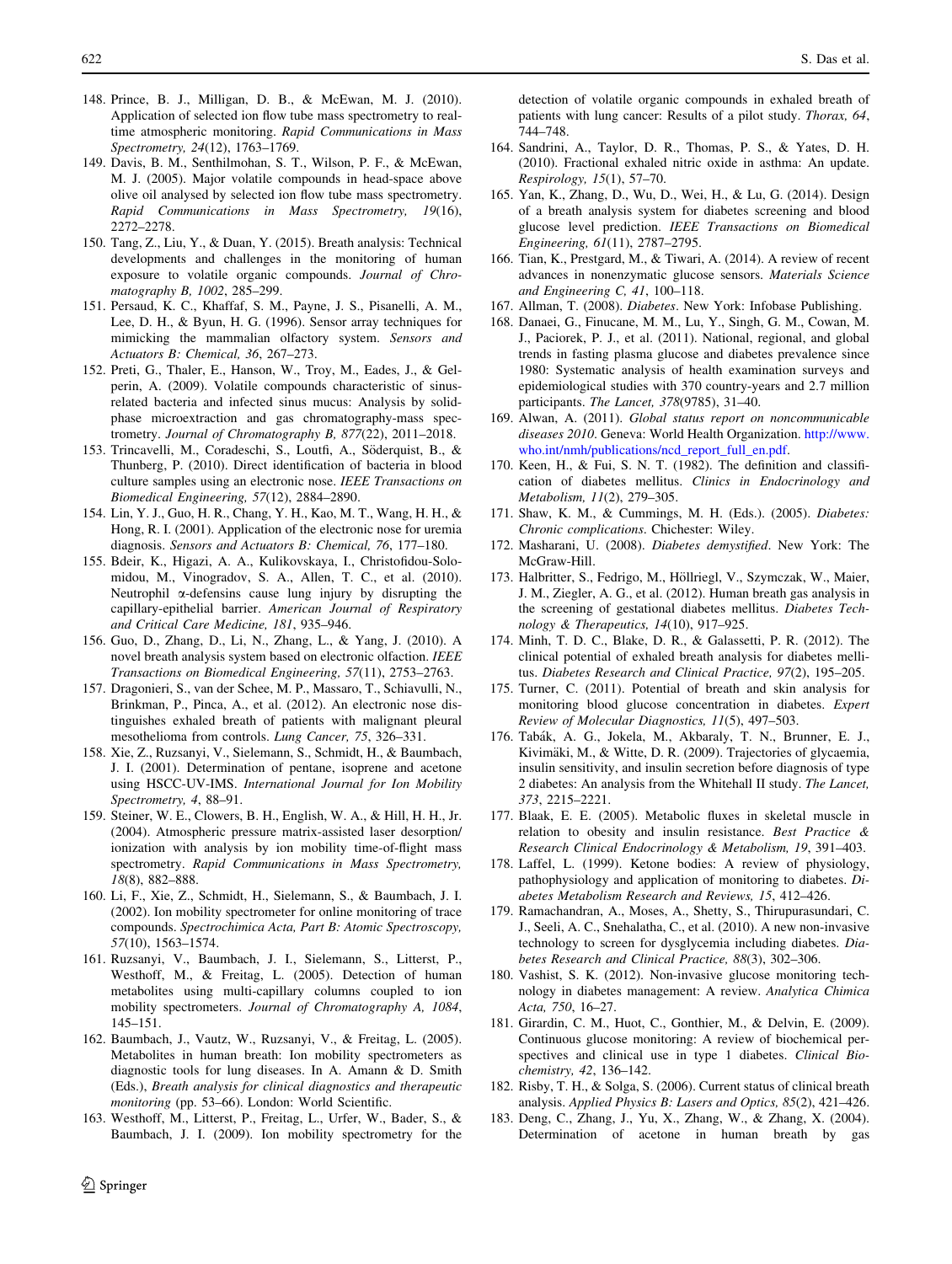<span id="page-18-0"></span>chromatography-mass spectrometry and solid-phase microextraction with on-fiber derivatization. Journal of Chromatography B, 810(2), 269–275.

- 184. Ueta, I., Saito, Y., Hosoe, M., Okamoto, M., Ohkita, H., Shirai, S., et al. (2009). Breath acetone analysis with miniaturized sample preparation device: In-needle preconcentration and subsequent determination by gas chromatography–mass spectroscopy. Journal of Chromatography B, 877(24), 2551–2556.
- 185. Wang, C., Mbi, A., & Shepherd, M. (2010). A study on breath acetone in diabetic patients using a cavity ringdown breath analyzer: Exploring correlations of breath acetone with blood glucose and glycohemoglobin A1C. IEEE Sensors Journal, 10(1), 54–63.
- 186. Righettoni, M., Schmid, A., Amann, A., & Pratsinis, P. E. (2013). Correlations between blood glucose and breath components from portable gas sensors and PTR-TOF-MS. Journal of Breath Research. doi[:10.1088/1752-7155/7/3/037110.](http://dx.doi.org/10.1088/1752-7155/7/3/037110)
- 187. Ghimenti, S., Tabucchi, S., Lomonaco, T., Di Francesco, F., Fuoco, R., Onor, M., et al. (2013). Monitoring breath during oral glucose tolerance tests. Journal of Breath Research. doi:[10.](http://dx.doi.org/10.1088/1752-7155/7/1/017115) [1088/1752-7155/7/1/017115.](http://dx.doi.org/10.1088/1752-7155/7/1/017115)
- 188. van den Borst, B., Gosker, H. R., Zeegers, M. P., & Schols, A. M. (2010). Pulmonary function in diabetes: A metaanalysis. Chest, 138(2), 393–406.
- 189. Weynand, B., Jonckheere, A., Frans, A., & Rahier, J. (1999). Diabetes mellitus induces a thickening of the pulmonary basal lamina. Respiration, 66, 14–19.
- 190. Saraheimo, M., Forsblom, C., Pettersson-Fernholm, K., Flyvbjerg, A., Groop, P. H., & Frystyk, J. (2008). Increased levels of  $\alpha$ -defensin (-1, -2 and -3) in type 1 diabetic patients with nephropathy. Nephrology Dialysis Transplantation, 23(3), 914–918.
- 191. Rosa, J. S., Oliver, S. R., Flores, R. L., Ngo, J., Milne, G. L., Zaldivar, F. P., et al. (2011). Altered inflammatory, oxidative, and metabolic responses to exercise in pediatric obesity and type 1 diabetes. Pediatric Diabetes, 12, 464–472.
- 192. Quinn, K., Henriques, M., Parker, T., Slutsky, A. S., & Zhang, H. (2008). Human neutrophil peptides: A novel potential mediator of inflammatory cardiovascular diseases. American Journal of Physiology—Heart and Circulatory Physiology. doi:[10.1152/ajpheart.00472.2008](http://dx.doi.org/10.1152/ajpheart.00472.2008).
- 193. Watson, A. M. D., Soro-Paavonen, A., & Jandeleit-Dahm, K. A. (2010). AGE–RAGE signalling in endothelial dysfunction and atherosclerosis in diabetes. In S. Dauphinee & A. Karsan (Eds.), Endothelial dysfunction and inflammation (pp. 161–174). Basel: Springer.
- 194. Lopez-Lopez, J. G., Moral-Sanz, J., Frazziano, G., Gomez-Villalobos, M. J., Flores-Hernandez, J., Monjaraz, E., et al. (2008). Diabetes induces pulmonary artery endothelial dysfunction by NADPH oxidase induction. American Journal of Physiology— Lung Cellular and Molecular Physiology. doi:[10.1152/ajplung.](http://dx.doi.org/10.1152/ajplung.90354.2008) [90354.2008.](http://dx.doi.org/10.1152/ajplung.90354.2008)
- 195. Guo, D., Zhang, D., Zhang, L., & Lu, G. (2012). Non-invasive blood glucose monitoring for diabetics by means of breath signal analysis. Sensors and Actuators B, 173, 106–113.
- 196. Rooth, G., & Ostenson, S. (1966). Acetone in alveolar air, and the control of diabetes. The Lancet, 2, 1102–1105.
- 197. Tassopoulos, C., Barnett, D., & Fraser, T. R. (1969). Breathacetone and blood-sugar measurements in diabetes. The Lancet, 293, 1282–1286.
- 198. Galassetti, P. R., Novak, B., Nemet, D., Rose-Gottron, C., Cooper, D. M., Meinardi, S., et al. (2005). Breath ethanol and acetone as indicators of serum glucose levels: An initial report. Diabetes Technology & Therapeutics, 7(1), 115–123.
- 199. Buszewski, B., Ligor, T., Jezierski, T., Wenda-Piesik, A., Walczak, M., & Rudnicka, J. (2012). Identification of volatile

lung cancer markers by gas chromatography–mass spectrometry: Comparison with discrimination by canines. Analytical and Bioanalytical Chemistry, 404, 141–146.

- 200. Fan, G. T., Yang, C. L., Lin, C. H., Chen, C. C., & Shih, C. H. (2014). Applications of Hadamard transform-gas chromatography/mass spectrometry to the detection of acetone in healthy human and diabetes mellitus patient breath. Talanta, 120, 386–390.
- 201. Turner, C., Walton, C., Hoashi, S., & Evans, M. (2009). Breath acetone concentration decreases with blood glucose concentration in type I diabetes mellitus patients during hypoglycaemic clamps. Journal of Breath Research. doi:[10.1088/1752-7155/3/](http://dx.doi.org/10.1088/1752-7155/3/4/046004) [4/046004.](http://dx.doi.org/10.1088/1752-7155/3/4/046004)
- 202. Kistler, M., Muntean, A., Szymczak, W., Rink, N., Fuchs, H., Gailus-Durner, V., et al. (2016). Diet-induced and mono-genetic obesity alter volatile organic compound signature in mice. Journal of Breath Research. doi:[10.1088/1752-7155/10/1/016009](http://dx.doi.org/10.1088/1752-7155/10/1/016009).
- 203. Fink, T., Albrecht, F. W., Maurer, F., Kleber, A., Hüppe, T., Schnauber, K., et al. (2015). Exhalation pattern changes during fasting and low dose glucose treatment in rats. Analytical and Bioanalytical Chemistry, 407(13), 3763–3773.
- 204. Doong, M. L., & Yang, H. (2003). Intravenous glucose infusion decreases intracisternal thyrotropin-releasing hormone induced vagal stimulation of gastric acid secretion in anesthetized rats. Neuroscience Letters, 340, 49–52.
- 205. Nicholas, N. J. W., Hamrang, Z., Trivedi, D. K., Goodacre, R., & Fowler, S. J. (2014). Taking your breath away: Metabolomics breathes life into personalized medicine. Trends in Biotechnology, 32(10), 538–548.
- 206. Riess, U., Tegtbur, U., Fauck, C., Fuhrmann, F., Markewitz, D., & Salthammer, T. (2010). Experimental setup and analytical methods for the non-invasive determination of volatile organic compounds, formaldehyde and  $NO<sub>x</sub>$  in exhaled human breath. Analytica Chimica Acta, 669, 53–62.
- 207. Pandey, S. K., & Kim, K. H. (2011). Human body-odor components and their determination. Trends in Analytical Chemistry, 30(5), 784–796.
- 208. Poli, D., Carbognani, P., Corradi, M., Goldoni, M., Acampa, O., Balbi, B., et al. (2005). Exhaled volatile organic compounds in patients with non-small cell lung cancer: Cross sectional and nested short-term follow-up study. Respiratory Research. doi:[10.1186/1465-9921-6-71.](http://dx.doi.org/10.1186/1465-9921-6-71)
- 209. Mitsui, T., Naitoh, K., Tsuda, T., Hirabayashi, T., & Kondo, T. (2000). Is endogenous isoprene the only coeluting compound in the measurement of breath pentane? Clinica Chimica Acta, 299, 193–198.
- 210. Ueta, I., Mizuguchi, A., Okamoto, M., Sakamaki, H., Hosoe, M., Ishiguro, M., et al. (2014). Determination of breath isoprene and acetone concentration with a needle-type extraction device in gas chromatography–mass spectrometry. Clinica Chimica Acta, 430, 156–159.
- 211. Kischkel, S., Miekisch, W., Sawacki, A., Straker, E. M., Trefz, P., Amann, A., et al. (2010). Breath biomarkers for lung cancer detection and assessment of smoking related effects—Confounding variables, influence of normalization and statistical algorithms. Clinica Chimica Acta, 411, 1637–1644.
- 212. Grabowska-Polanowska, B., Faber, J., Skowron, M., Miarka, P., Pietrzycka, A., Śliwka, I., et al. (2013). Detection of potential chronic kidney disease markers in breath using gas chromatography with mass-spectral detection coupled with thermal desorption method. Journal of Chromatography A, 1301, 179–189.
- 213. Ulanowska, A., Kowalkowski, T., Hrynkiewicz, K., Jackowski, M., & Buszewski, B. (2011). Determination of volatile organic compounds in human breath for Helicobacter pylori detection by SPME–GC/MS. Biomedical Chromatography, 25, 391–397.